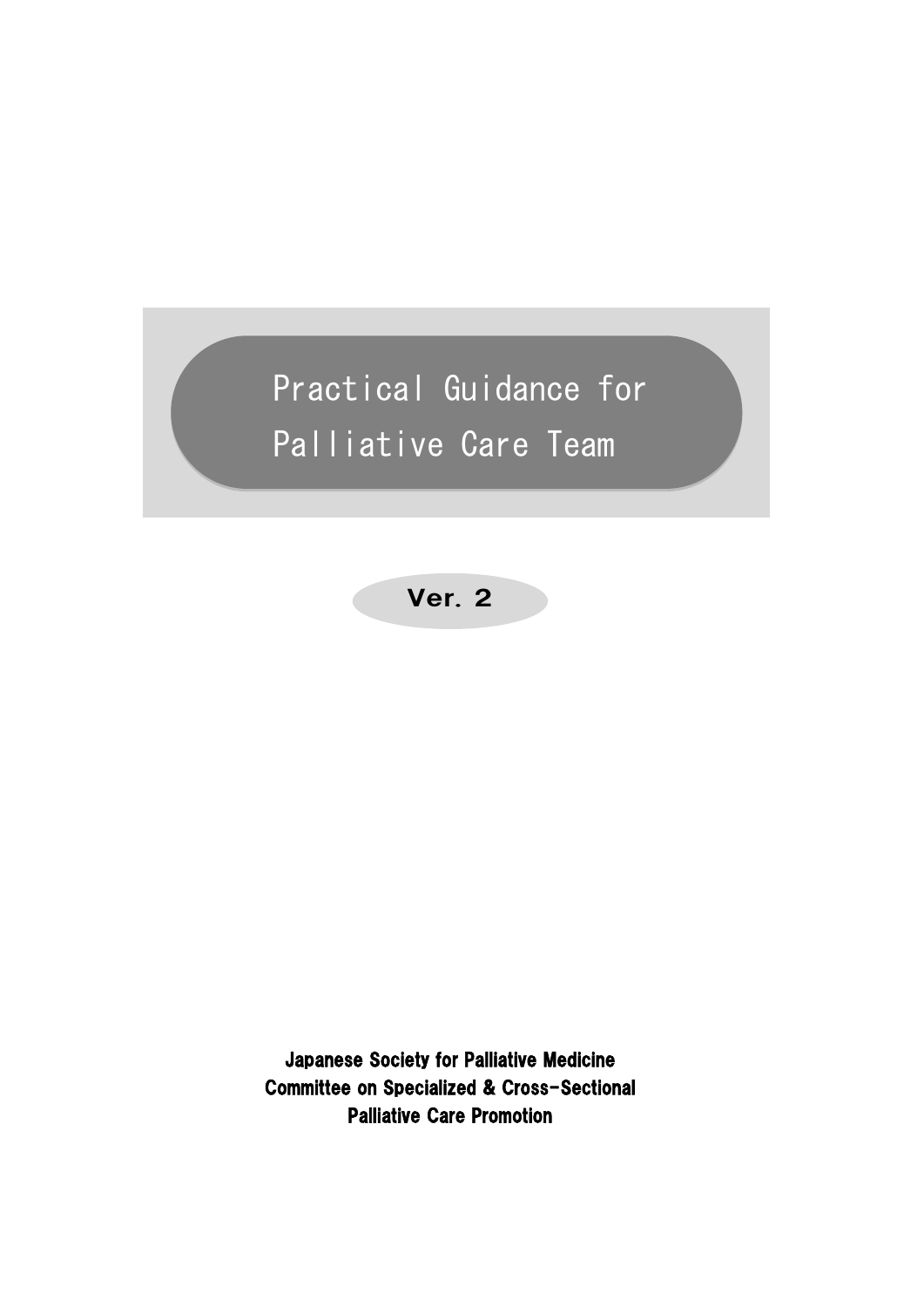## Introduction

The first version of Practical Guidance for Palliative Care Team was published by the palliative care team exploratory committee of the Japanese Society for Palliative Medicine in November 2007. In the subsequent five years, the environment for palliative care has gone through great changes. Of these changes, mandatory organization of palliative care teams in the "hub" hospitals for cancer treatment across Japan marked a major turning point. At that point everyone expected this system would ensure provision of palliative care for patients with cancer throughout Japan. Although the Cancer Control Act actually requires early provision of palliative care for patients with cancer, there seems to be many patients who are forced to endure cancer-related pain without receiving effective pain relief. In the meeting of Cancer Control Promotion Council, Ministry of Health, Labour and Welfare, in 2012, the members pointed out the fact that appropriate palliative care was not sufficiently provided even at the "hub" hospitals for cancer treatment.

 The present practical guidance was prepared mainly for the palliative care teams that would soon start their activities, those that had no full-time staff, and those that had difficulty in promoting their activities. However, this practical guidance is also useful for the palliative care teams that actively promote their activities.

We revised the former version focusing on the following four points.

- ① We simplified expressions as much as possible.
- ② We selected the practical aspects of palliative care.
- ③ We demonstrated many concrete examples so that the users can gain a clear picture.
- ④ We prepared a section of warnings in which common mistakes associated with each healthcare profession were pointed out.

 As demonstrated by the palliative care team registry, other healthcare professionals (psychologists, dietitians, dental hygienists, etc.) also play important roles in each team. However, they were not included in this revised version that focuses on the consultation activity.

 There is minimum information that is available for organization of palliative care teams and promotion of team activities. Thus, we compiled this second version as a handbook containing important clinical examples based on multiple experiences and limited the references to the minimum necessary.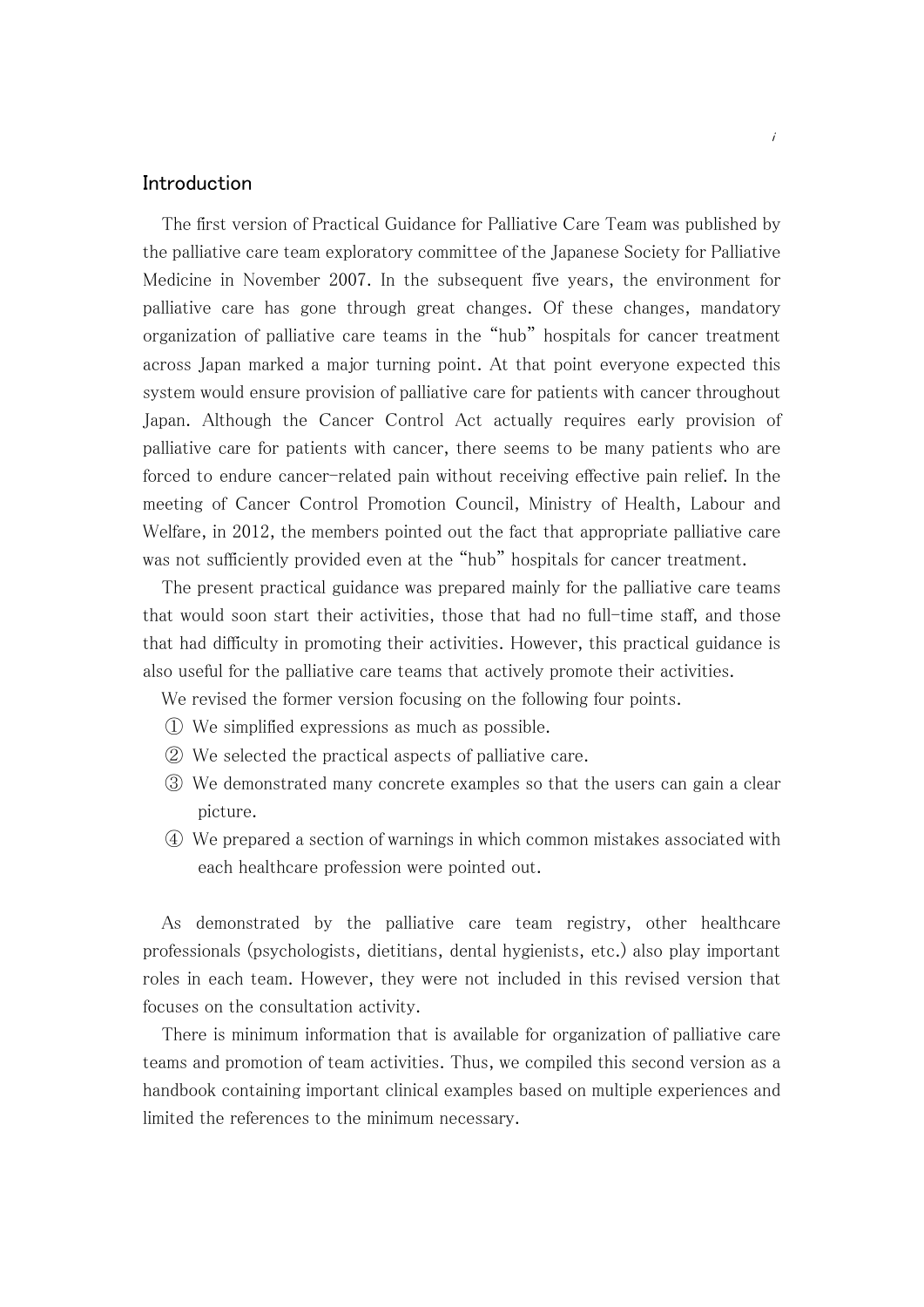To facilitate consultation by a palliative care team at a hospital, team members should acquire special communication skills. Therefore, we added the Japanese translation of 'Consultation Etiquette Challenges Palliative Care to Be on its Best Behavior' to this revised version with permission of Dr. Diane E. Meier, a leading researcher specializing in palliative medicine in the U.S. This article contains interviews with U.S. physicians specializing in palliative care that are based on their extensive experience, and offers valuable insight into improvement of palliative care team activities in Japan. We, the editors, also recognize the usefulness of this article and recommend that the palliative care team members read it carefully and repeatedly, irrespective of their experience as team members.

 We believe the smooth activities of palliative care teams contribute to the provision of appropriate palliative care for all the patients with cancer. We would be pleased if you could use this practical guidance effectively.

We thank all the people that devoted themselves to this revision project.

#### Author:

Committee on Specialized & Cross-Sectional Palliative Care Promotion Working Practitioner Group (WPG) for Revising Practical Guidance for Palliative Care Team

#### Takahiro Hashizume, Hashizume Clinic

Chairperson, Committee on Specialized & Cross-Sectional Palliative Care Promotion

Leader of WPG for Revising Practical Guidance for Palliative Care Team

ii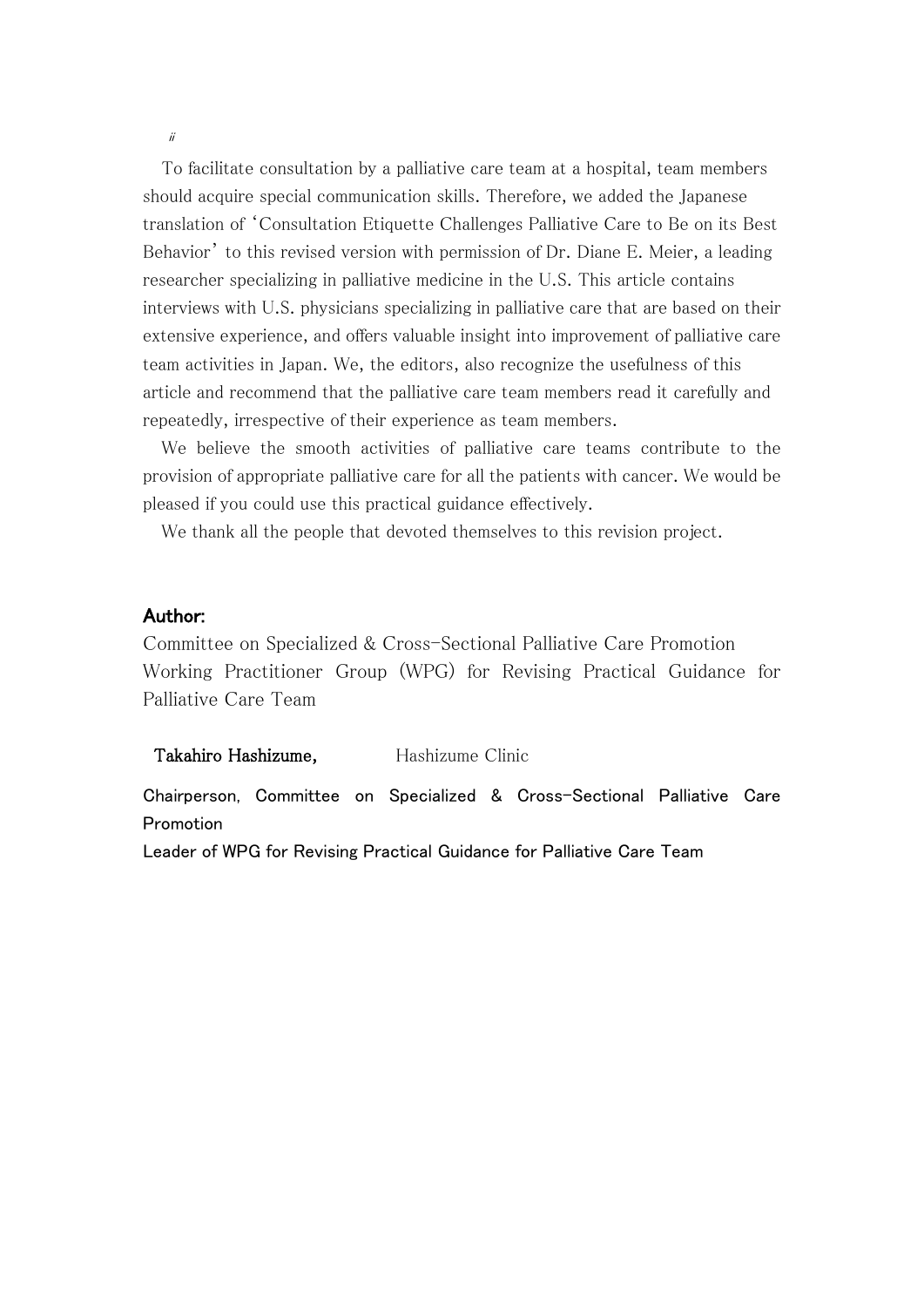## WPG members:

| Kazunari Abe,    | Department of Rehabilitation Sciences, Faculty of Health Care                      |  |  |
|------------------|------------------------------------------------------------------------------------|--|--|
|                  | Sciences, Chiba Prefectural University of Health Sciences                          |  |  |
| Asao Ogawa,      | Psycho-Oncology Division, Research Center for Innovative                           |  |  |
|                  | Oncology, National Cancer Center East Hospital                                     |  |  |
| Sachiko Komiya,  | Department of Pharmacy, Yokohama City-University Medical                           |  |  |
|                  | Center                                                                             |  |  |
| Fumiko Koyama,   | Faculty of Medicine Cancer Center, Kinki University Hospital                       |  |  |
| Tetsumi Sato,    | Palliative Care Clinic, Department of Anesthesiology, Hirosaki                     |  |  |
|                  | University School of Medicine & Hospital                                           |  |  |
| Satoko Tamura,   | MSW Division, Higashi Sapporo Hospital                                             |  |  |
| Kimiko Nakamura, | Mie University Hospital Cancer Center                                              |  |  |
| Takashi Hama,    | Department of Psychosomatic and<br>Palliative<br>Medicine                          |  |  |
|                  | (Psycho-Oncology)/Palliative Care Team, Osaka Medical Center                       |  |  |
|                  | for Cancer and Cardiovascular Diseases                                             |  |  |
| Eriko Hayashi,   | Fujisawa Shounandai Hospital                                                       |  |  |
|                  | Tetsusuke Yoshimoto, Department of Palliative Maintenance Therapy, Chukyo Hospital |  |  |

## Supporters:

| Yuya Ise,        | Department of Pharmacy, Nippon Medical School Hospital           |  |  |
|------------------|------------------------------------------------------------------|--|--|
| Keiko Ota,       | Community Medical Collaboration Center, Shimane University       |  |  |
|                  | Hospital                                                         |  |  |
| Hajime Kagaya,   | Department of Clinical Pharmaceutics, Meiji Pharmaceutical       |  |  |
|                  | University                                                       |  |  |
| Naoko Tachibana, | of Local Health-care Promotion, Department of<br>Division        |  |  |
|                  | Health-care and Social Welfare, Yamaguchi Red Cross Hospital     |  |  |
| Ko Hisahara,     | Palliative Care Clinic, Cancer Treatment Management Center,      |  |  |
|                  | Teine Keijinkai Hospital                                         |  |  |
| Tomoha Fukuchi,  | Consultation Service Office, Disease Management Center, Shizuoka |  |  |
|                  | Cancer Center                                                    |  |  |
| Yoshiko Mimaki,  | General Consultation Center/Cancer Consultation Support Center,  |  |  |
|                  | Saitama International Medical Center                             |  |  |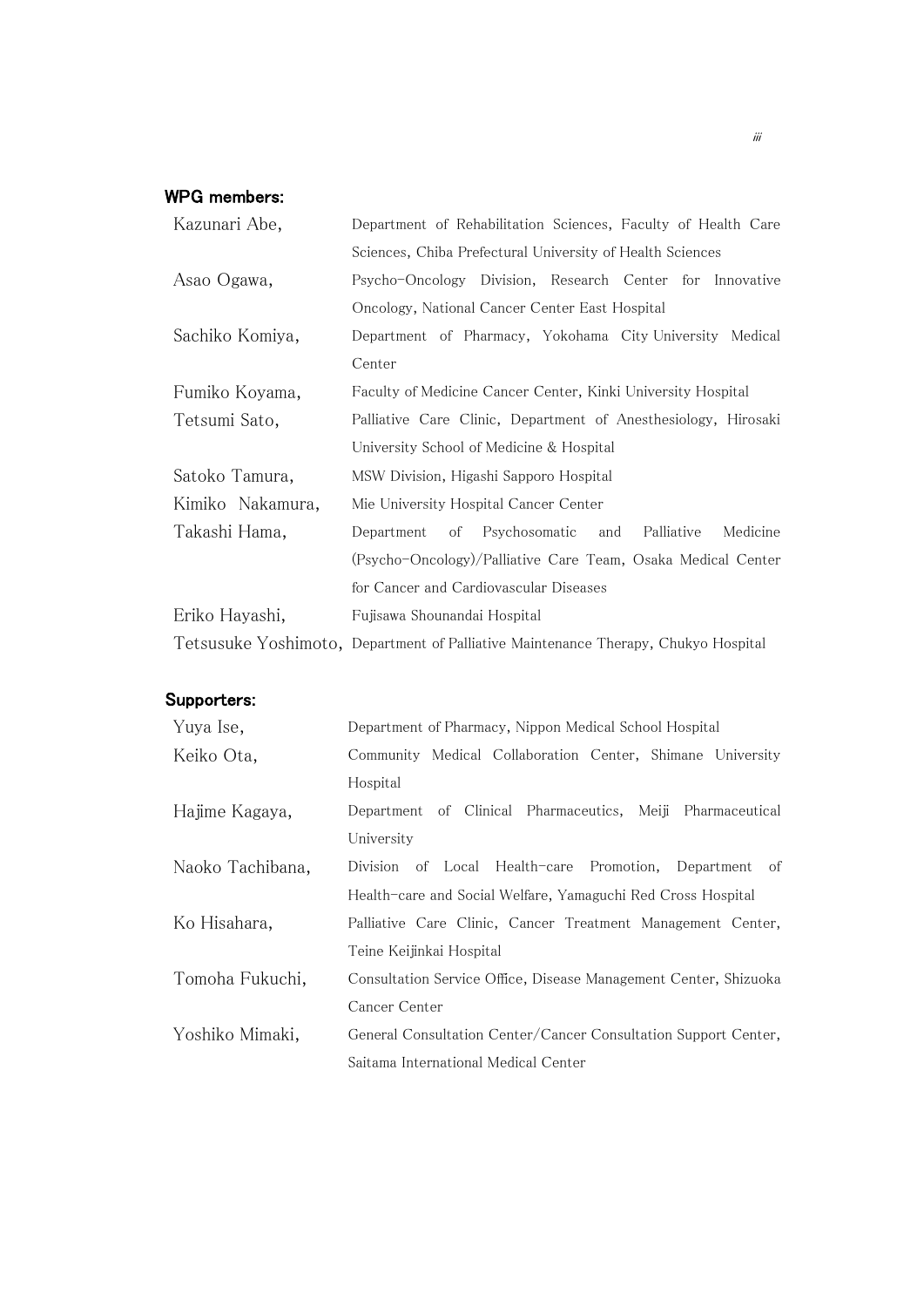# Table of contents

1

|      | $\cdots \cdots$                                                                    |                    |
|------|------------------------------------------------------------------------------------|--------------------|
|      | Introduction<br>Author<br>Definition of palliative care team<br>Ι.<br>Consultation |                    |
|      |                                                                                    | . 2                |
| II.  |                                                                                    | . 4                |
| III. | Organization of palliative care team                                               | . 7                |
|      | IV. Team leader's roles                                                            | $\cdots \cdots 10$ |
| V.   | Medical professional roles                                                         | $\cdots \cdots 12$ |
|      | 1-A. Physician (in charge of management of physical symptoms)                      | $\cdots \cdots 12$ |
|      | 1-B. Physician (in charge of management of psychiatric symptoms)                   |                    |
|      | 2. Nurses                                                                          | $\cdots \cdots 18$ |
|      | 3. Pharmacists                                                                     | $\cdots \cdots 29$ |
|      | 4. Medical social worker (MSW)                                                     | $\cdots \cdots 32$ |
|      | 5. Rehabilitation                                                                  | $\cdots \cdots 34$ |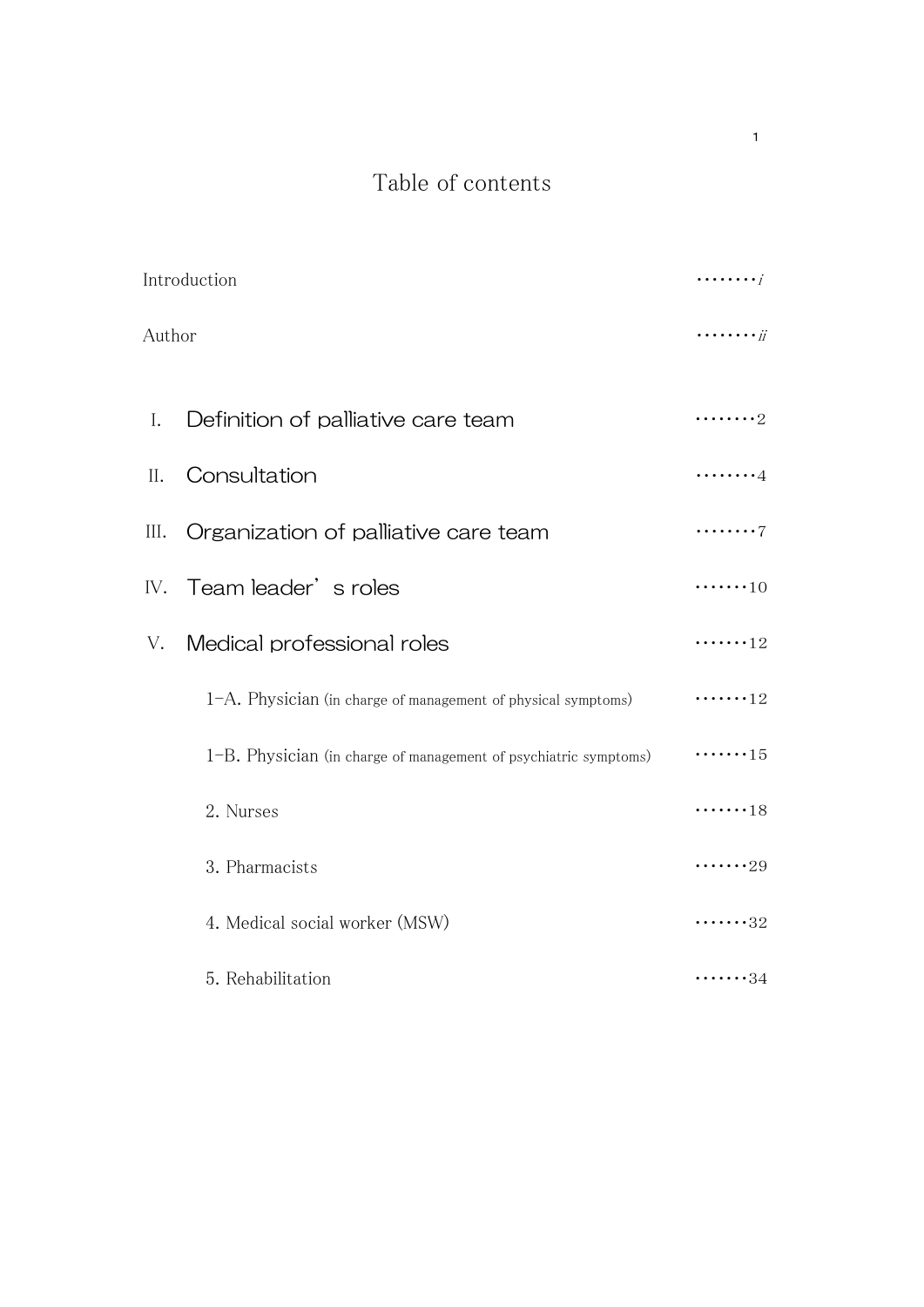## I. Definition of palliative care team

 There are several definitions of a hospital based palliative care team in Japan. The definitions that the Ministry of Health, Labour and Welfare have used in its formal documents are shown below.

- ・As a part of the study supported by the Health and Labour Sciences Research Grant in 2008, the definition of a palliative care team was extracted by using the Delphi method.[http://kanwaedu.umin.jp/baseline/]
- ・The notification titled 'Institutional Standard for Palliative Care/Treatment Addition' that was updated in March 2012 included the definition of a palliative care team as the necessary institution/team standard

Notification No. 0305-2, Medical Economics Division, Health Insurance Bureau, Ministry of Health, Labour and Welfare: For the institution standard for the basic medical fee and the procedure for its notification, see the list of medical remuneration points and the website of Japanese Society for Palliative Medicine [http://www.hpcj.org/what/baseline.html#pct].

・The notification titled 'Guideline for establishment of "Hub" hospitals for cancer treatment' issued to the prefectural governors by the Ministry of Health, Labour and Welfare in 2008 included the definition of a palliative care team.

Notification No. 0301001, Health Service Bureau, Ministry of Health, Labour and Welfare: '[3] Palliative Care Provision System, II Requirements for Designation of Local Cancer Hospitals' [http://www.mhlw.go.jp/topics/2006/02tp0201-2html]

 Japanese Society for Palliative Medicine adopts the following definition in its 'Palliative Care Team Registry' program.

A palliative care team here indicates the 'system that enables a team consisting of physicians and nurses specializing in palliative care to provide palliative care.' Moreover, a palliative care team meets the following two conditions.

- (1) A palliative care team includes at least one regular physician in charge. (The physician is not necessarily a full-time staff member.)
- (2) A system is established that enables comprehensive evaluation of physical pain, mental distress, social stress, and spiritual problems and collaboration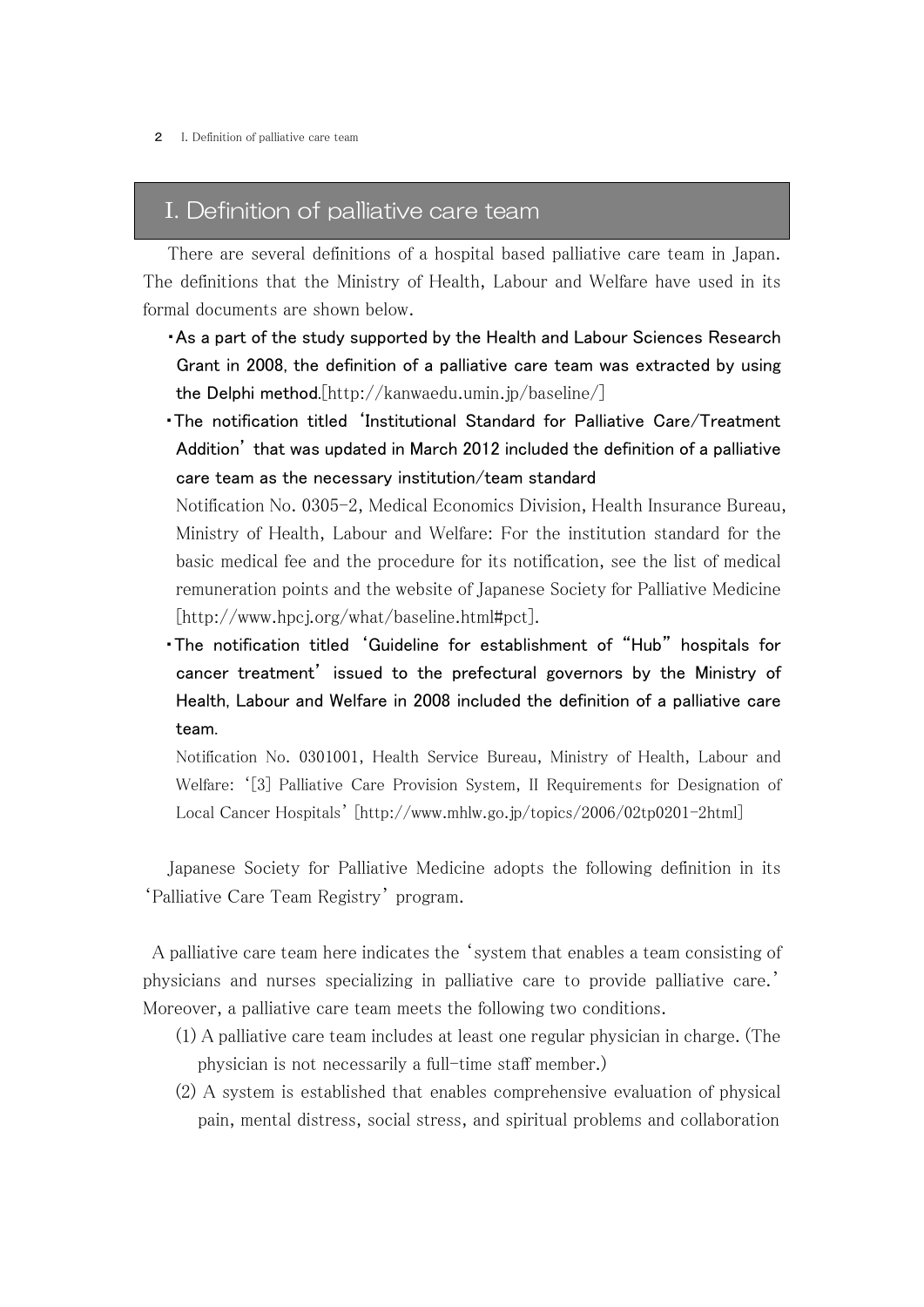with the experts in the field of alleviation improvement of pain/physical symptoms and those in the field of treatment of psychiatric symptoms on an as-needed basis.

(Pain or distress that a palliative care team should manage is not limited to certain types that are treated at pain clinics or psychooncology clinics but includes all types that patients experience.)

Practical plan for Palliative Care Team Registry, Japanese Society for Palliative Medicine [http://www.jspm.ne.jp/pct/pct1301.pdf]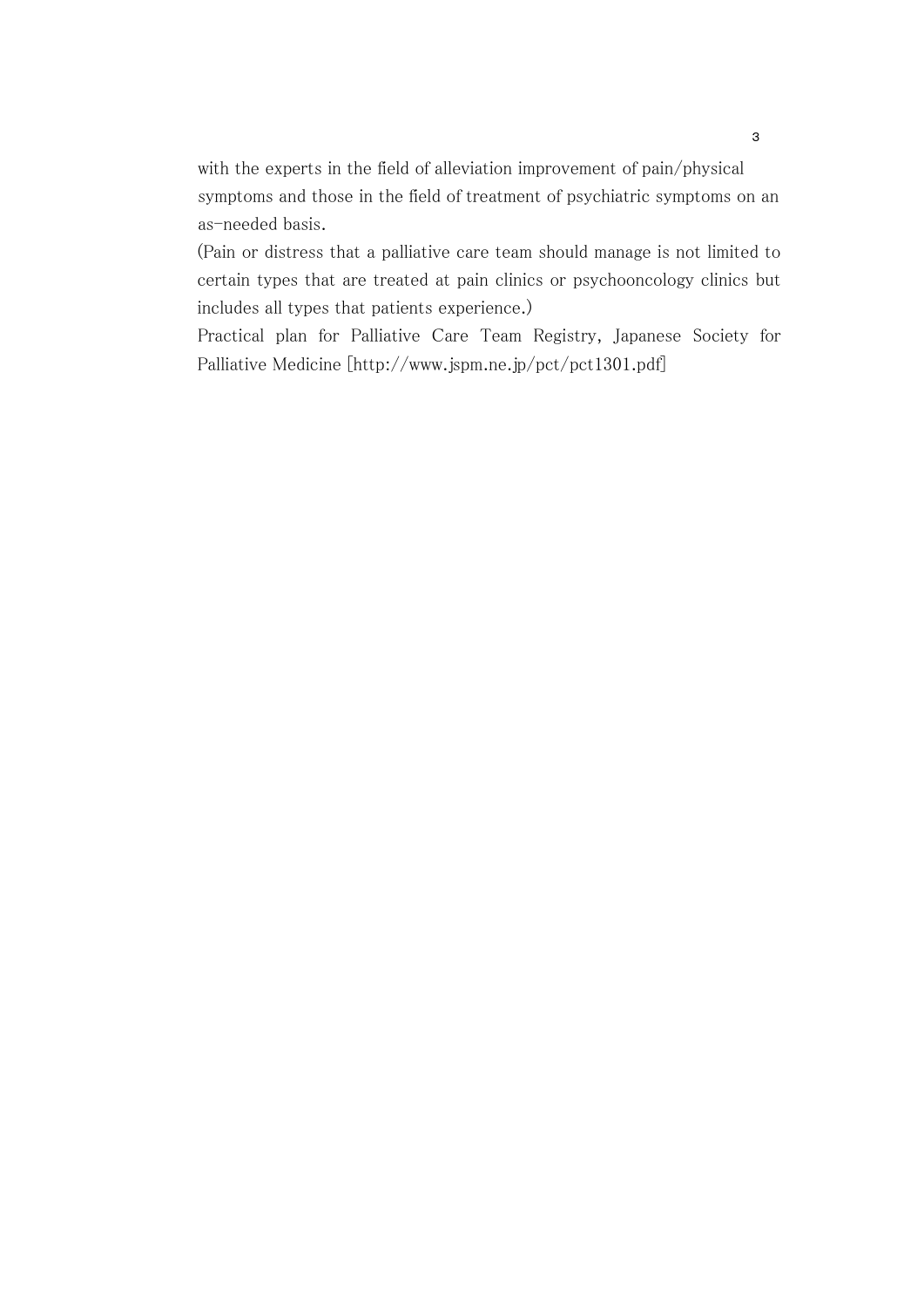# II. Consultation

Through consultation and discussion, the members with different specialties and roles examine the situation on the basis of their specialties and roles, share their information and issues related to the future plan, and explore the best solutions. What is important in this process is not giving a compulsory order or presenting a unilateral solution but establishing a relationship that promotes maximization of the specialties of the members.

#### Points to be considered during the consultation

- 1. The attending physician and ward staff (nurses, pharmacists) make efforts to improve the patient's condition. Their efforts should not be denied.
- 2. The attending physician and ward staff have established a relationship with the patient. This relationship should not be destabilized.
- 3. The attending physician and ward staff finally determine whether the treatment/care plan proposed by the palliative care team is adopted. The team shares the problem-solving process and results with them.
- (1) Those who need help or advice from a palliative care team are the attending physician and ward staff. Therefore, the palliative care team members should consider their situation as 'stressful' and must not approach them arrogantly. For example, the team members must not say 'Ask us after completing the minimally necessary treatment,' or 'Why can't you complete such a simple treatment?' The ward staff will have feelings of helplessness or frustration that they need to ask other specialists for help. The team members should consider their mental stress and create an environment in which they can talk frankly to the members about various issues. Thus, the team members attempt to establish a relationship with the attending physician and ward staff that serves for their accumulation of experience.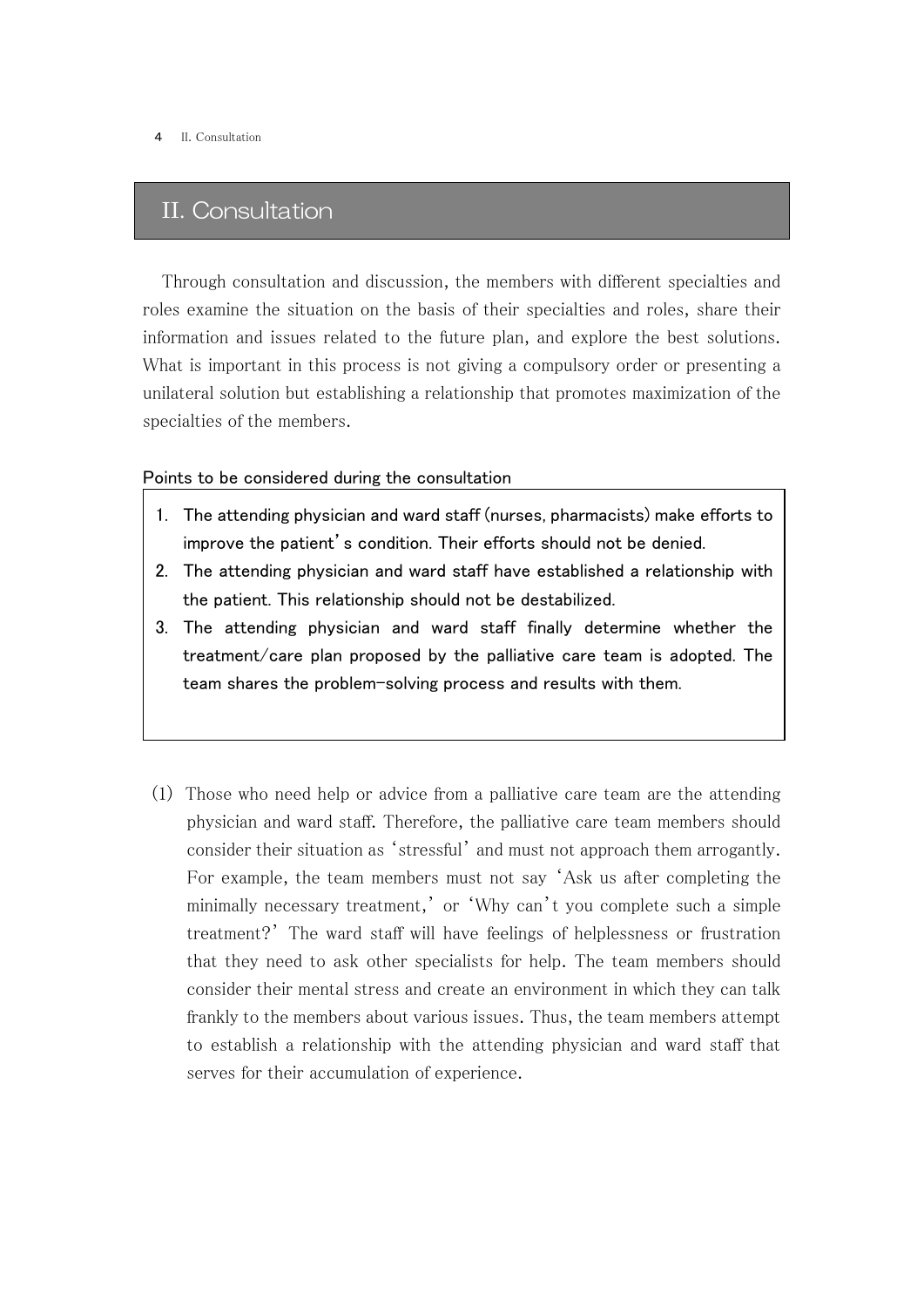- (2) If the palliative care members play active roles in treating a patient, the attending physician and ward staff may lose their roles. Therefore, the team members must not destabilize the relationship between the attending physician and the patient, and that between the ward staff and the patient. Thus, the team members should always support the relationships between the client/consulter with the patient.
- (3) The palliative care team discloses, in an easy-to-understand manner, the 'method' to assess a complicated problem and solve it. (For example, the team explores the pathological condition of pain and proposes a treatment method.) For this purpose, discussions between the palliative care team and the ward staff should be indispensable. The palliative care team makes a proposal that the attending physician and ward staff can carry out. The responsibility for the consequence of the proposal should be shared by the attending physician and ward staff, and the palliative care team.

#### $\langle$ Examination of continuation/completion of consultation $\rangle$

- (1) When a new problem appears or is pointed out, the palliative care team should discuss the problem with the attending physician and ward staff again.
- (2) When a goal is achieved, the palliative care team should discuss, with the attending physician and ward staff, whether the therapeutic intervention is to be continued. The palliative care team should propose discussing this with them if possible.

## <What communication is needed to establish an ideal relationship with those who need support/advice from the palliative care team?>

As shown in Table 1, the 'principles of consultation etiquette' are widely known as one of the guidelines for palliative care team activities in the US. This guideline contains many important insights that are also quite useful in Japan.

These principles are included in the article.<sup>1</sup> We added the Japanese translation of the entire article at the end of this handbook by courtesy and with permission of Dr. Diane E. Meier, the author of the article. We hope the readers will make the most of the article as a guideline for managing palliative care teams.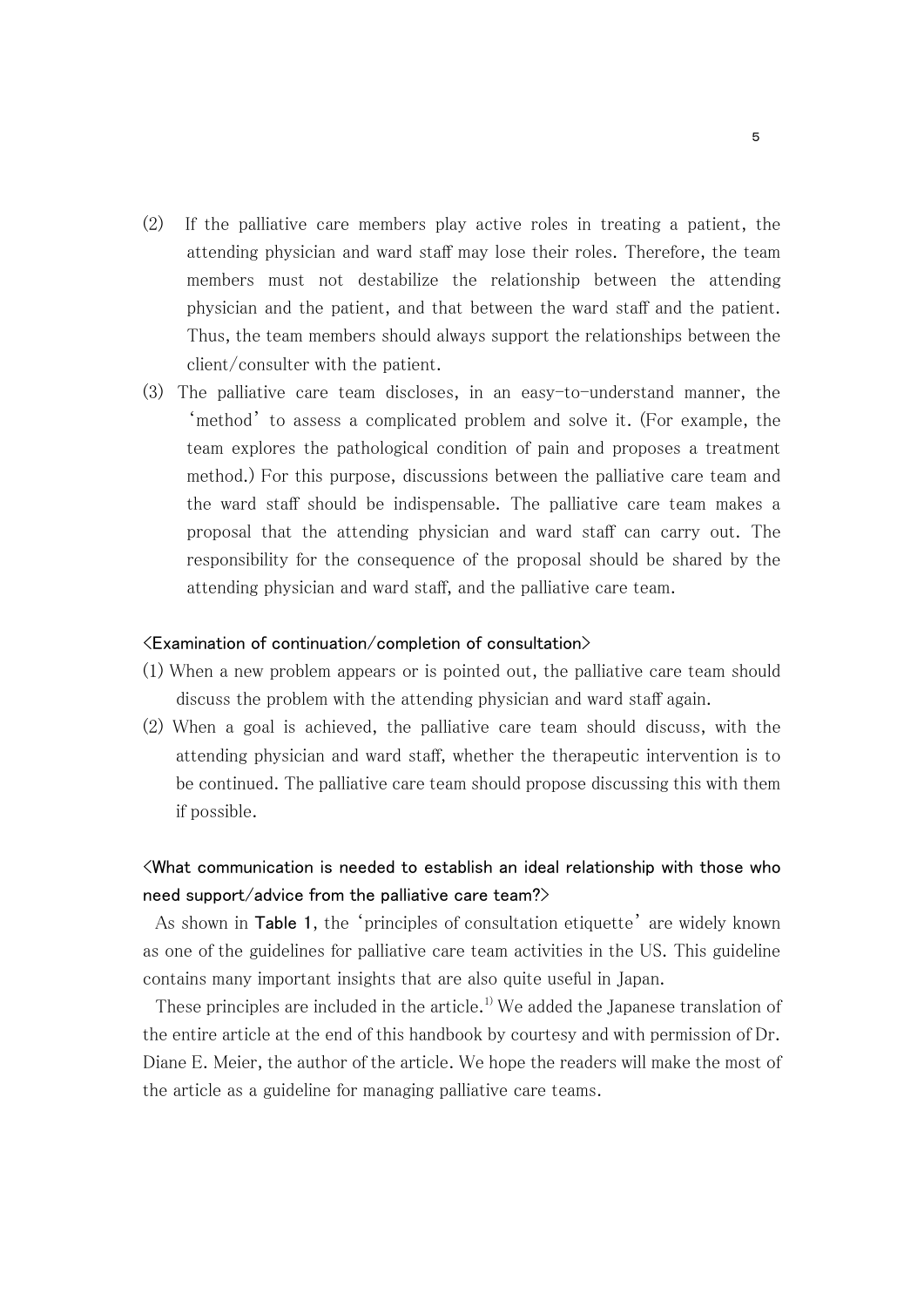# Table 1: Principles of Consultation Etiquette<sup>1)</sup>

| 1 Determine the question                                                |  |  |  |  |
|-------------------------------------------------------------------------|--|--|--|--|
| (How can I help you in your care of patient?).                          |  |  |  |  |
| 2 Triage urgency                                                        |  |  |  |  |
| (emergent vs. urgent vs. elective).                                     |  |  |  |  |
| 3 Gather your own data                                                  |  |  |  |  |
| (thorough history and focused physical examination).                    |  |  |  |  |
| 4 Brevity                                                               |  |  |  |  |
| (focus your consult notes on assessment/recommendations).               |  |  |  |  |
| 5 Specificity                                                           |  |  |  |  |
| (goal-oriented recommendations).                                        |  |  |  |  |
| 6 Plan ahead                                                            |  |  |  |  |
| (contingency plans for anticipated future problems).                    |  |  |  |  |
| 7 Honor turf                                                            |  |  |  |  |
| (be careful to address the problem for which you were called).          |  |  |  |  |
| 8 Teach-with tact                                                       |  |  |  |  |
| (viewing every consultation as a teaching, and marketing, opportunity). |  |  |  |  |
| 9 Personal contact                                                      |  |  |  |  |
| (direct to the requesting physician).                                   |  |  |  |  |
| 10 Follow-up                                                            |  |  |  |  |
| (including your ongoing role and knowing when to sign off).             |  |  |  |  |
|                                                                         |  |  |  |  |

Note) These principles may also be called the 'ten commandments for effective consultations.'

## <Reference>

1) Meier DE, Beresford L. Consultation etiquette challenges palliative care to be on its best behavior. J Palliat Med 2007;10(1):7-11.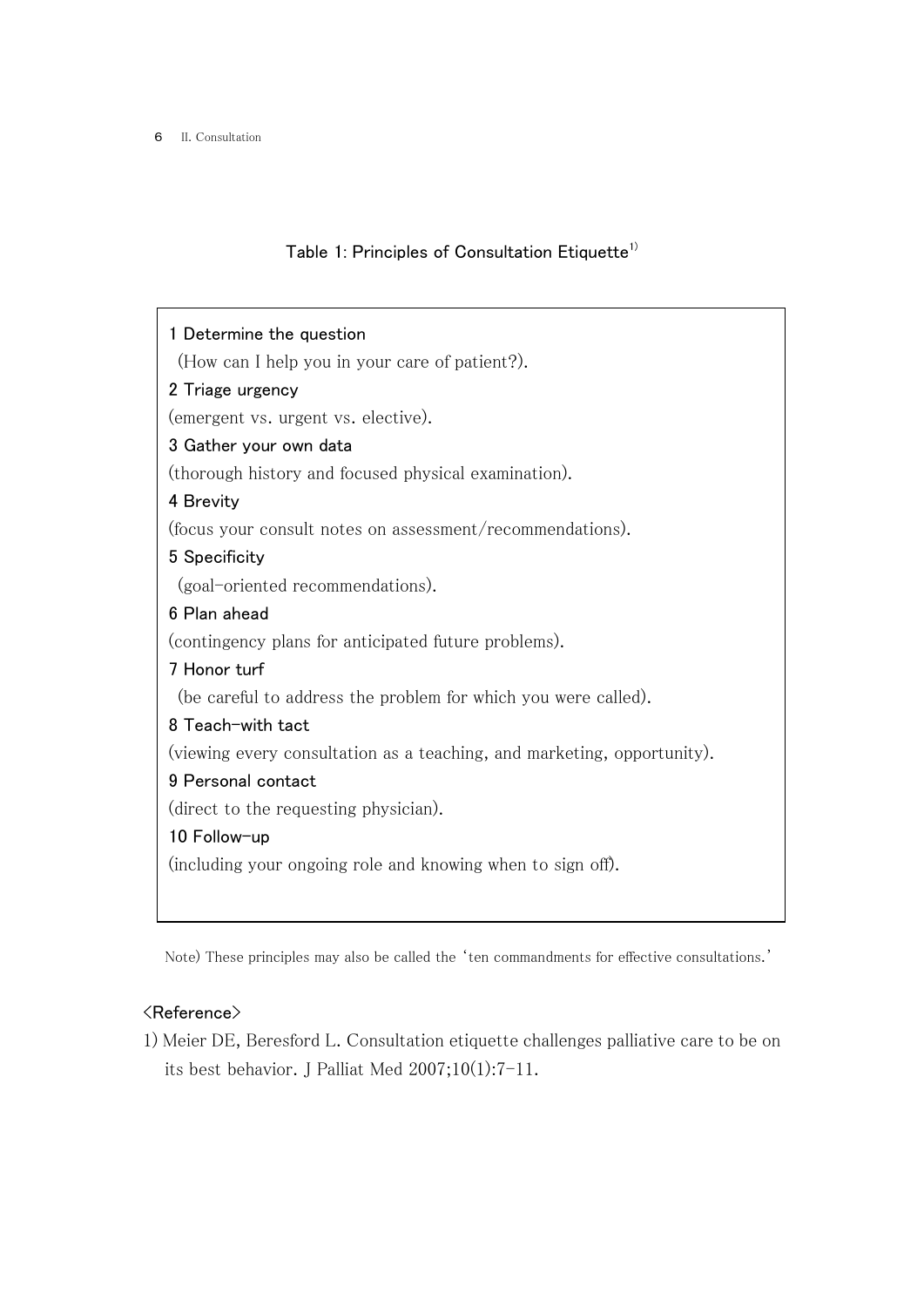# III. Organization of palliative care team

The procedures that the hospital management (director, vice director, director of nursing) or the medical professionals involved in cancer treatment adopt to organize and manage the hospital palliative care team are described chronologically. At some hospitals, palliative care teams have been organized spontaneously. (Their

activities may be limited to study meetings or organizational activities.) In this case, the team members can use this information to deepen their knowledge about palliative care team activities.

## 1. Starting discussion with the chief medical professional in charge of cancer treatment

 Organization of the palliative care team should start with discussion with the hospital management, particularly the chief medical professional in charge of cancer treatment (e.g. director of cancer treatment). Occasionally, the chief medical professional may propose to organize a palliative care team. This discussion is very important because the palliative care team activities should be fully supported by the hospital and should not be categorized as volunteer activities.

 The participants discuss the palliative care team operations. For example, they discuss who performs the operations and for what the operations are conducted. More concretely, in the discussion, they should estimate the remuneration for medical services, examine the requirements for being approved as a "hub" hospital for cancer treatment, evaluate the methods for improvement of patients' symptoms and consider the programs to enhance cooperation with nearby medical institutions.

 Once they clarify the objectives, they can determine the necessary members of the palliative care team and their efforts (working patterns: full-time/regular-time/ concurrently serving, frequency of joining the team per week, period of joining the team). After organization of the palliative care team, discussions with the chief medical professional should be held regularly or whenever necessary. (The number of requests and problems should be discussed in the regular meetings, while the problems related to operation of the team, such as an unexpectedly small number of requests, should be discussed in meetings organized on an as-needed basis.)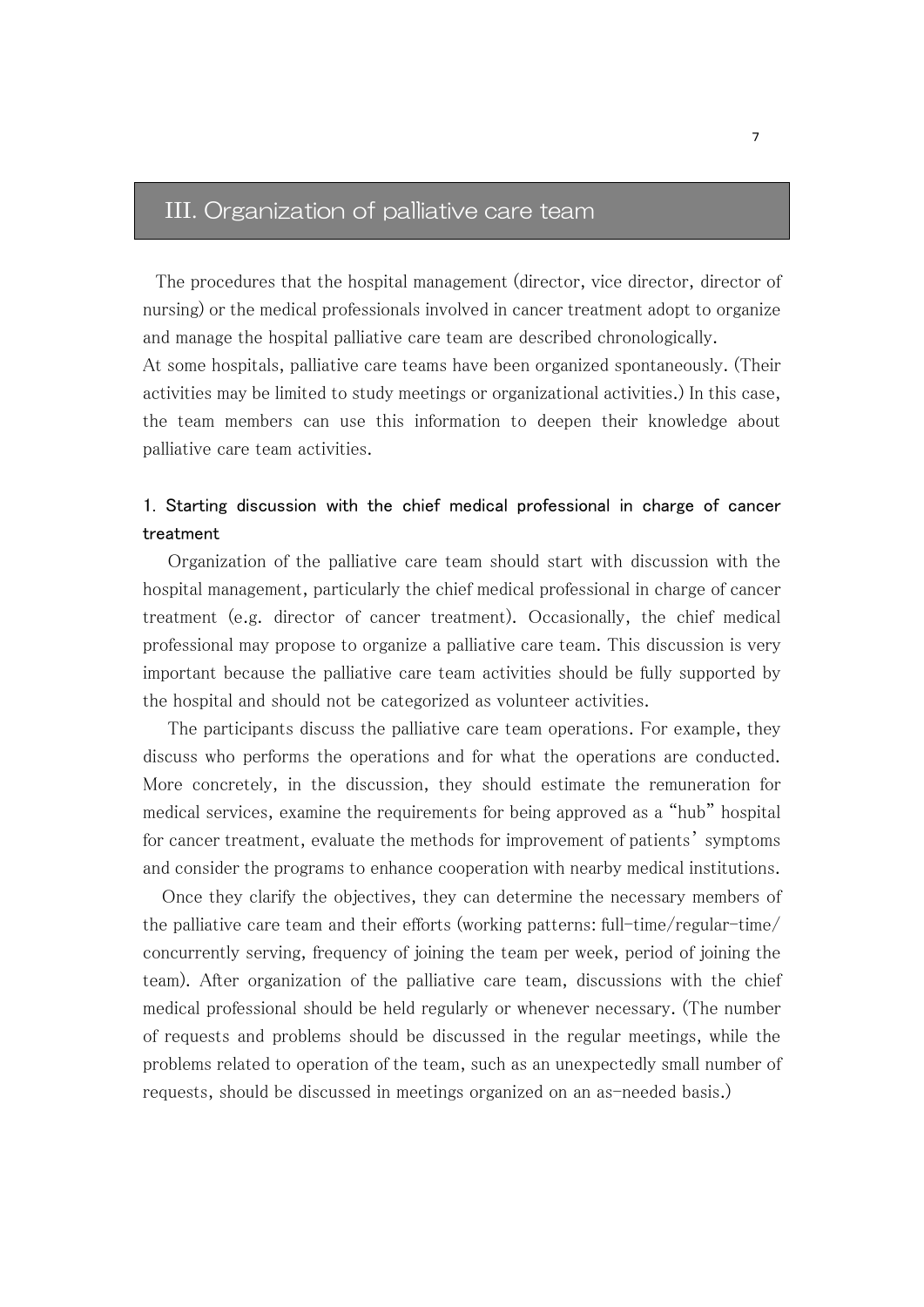#### 8 III. Organization of palliative care team

#### 2. Determining the efforts with the palliative care team members

 In consultation with the chief medical professional, the team leader is appointed according to the objective of the palliative care team. The details of the team conference (more than once a week) and ward rounds should be determined concretely so that all the essential elements expressed by the four W's (who, when, what and where) and one H (how) can be met.

- (1) Determination of members: The members are selected from those who appointed themselves at the department level or those who were recommended by the department chiefs. The formal notice should be issued to each member so that understanding of the palliative care team activities by the department staff can be promoted.
- (2) Determination of efforts: Ideally, a palliative care team should consist of full-time physicians and nurses. Generally, a hospital needs to manage a palliative care team with regular or concurrently serving members depending on its actual condition. Nurses are medical professionals who can evaluate patients from the aspect of the patients' lives, and thus they should play a particularly important role in bringing the multidisciplinary team's medical care to a successful conclusion. Nurses need to spend as much effort as possible or several nurses should belong to the palliative care team. There may be no Certified Nurses in Oncology or Certified Nurse Specialists in some hospitals. In this case, before starting the team activities, the members need to discuss the necessary training programs with the nursing director and the person in charge of cancer education. The physicians and pharmacists are expected to complete the palliative care seminars.

## 3. Clarifying the actions that the palliative care team takes to cope with problems and the positioning of the team in the hospital organization

 It is necessary to select a person who is responsible for settling the conflict between the staff or troubles that arise from the activities of the palliative care team. (The trouble includes aggravation of a patient's condition after introduction of a recommended treatment plan, and the attending physician/nurse and the patient/patient's family complaint about the medical care provided for the patient.) The full-time physician is the most appropriate for this position. If there is no appropriate person on the team at the time of conflict, a middle or higher level team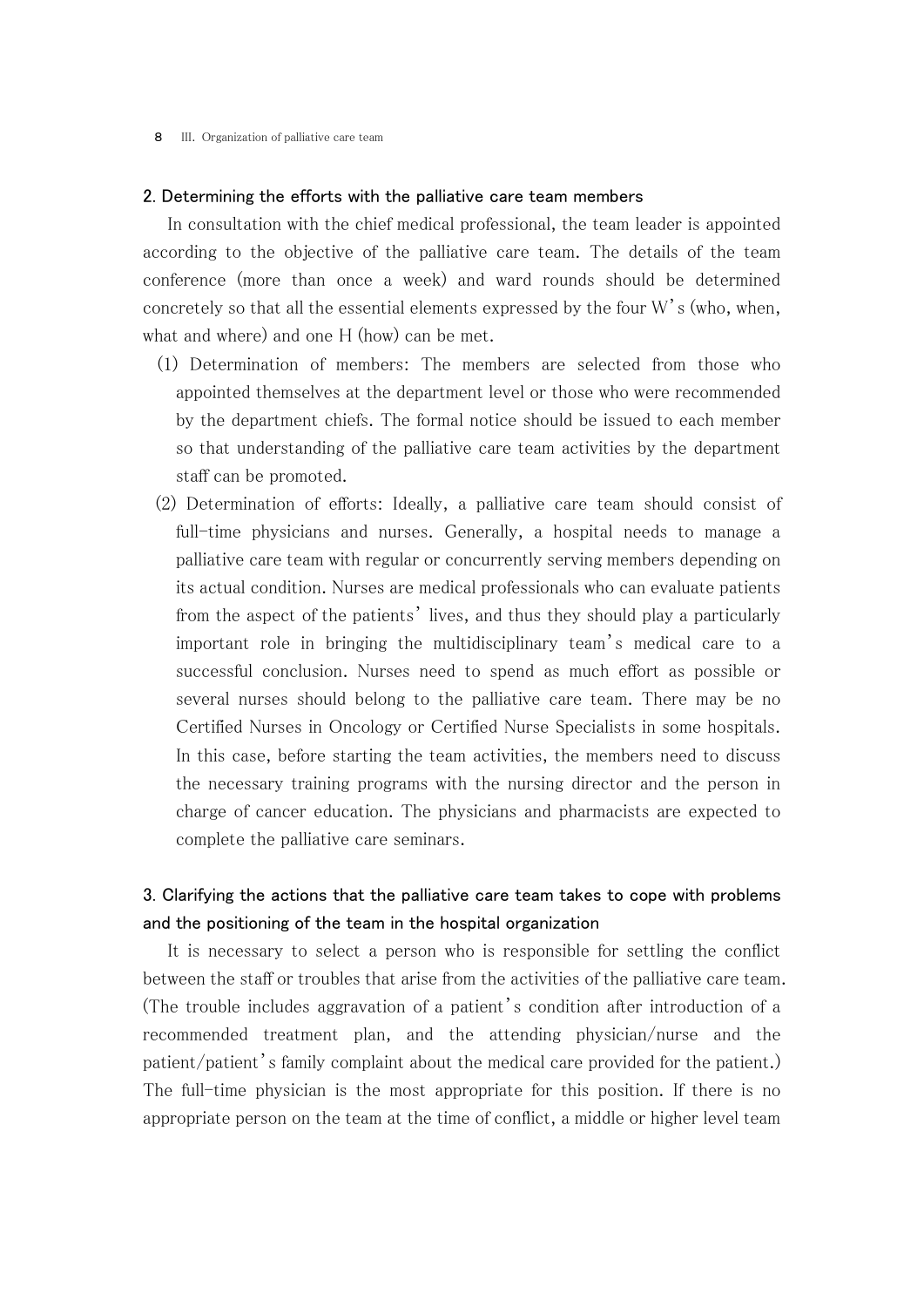physician or the chief medical professional in charge of the palliative care team should play this role. The positioning of the palliative care team in the hospital organization and the responsible person should be officially announced in the hospital so that the team is recognized as a formal organization. In this manner, the risk of being regarded as private activity can be prevented.

- (1) The operational regulations should be established. The operational regulations including the procedure for requesting support from the palliative care team should be established, and the contents should be approved in the treatment meeting. In this manner, all the hospital staff know the guidelines. Whether any prescription exists, how to solve problems, and how to settle questions should be asked and the right person to ask should be established. For example, a patient may suffer an adverse reaction a few days after drug administration. In this case, should the ward staff ask the physician who prescribed the drug, the palliative care team physician, or the palliative care team nurse?
- (2) Everyone should be kept informed about the practical activities of the palliative care team.

 For medical professionals: The explanatory meetings should be repeatedly held for the medical offices or departments so that the staff understands how to request support from the palliative care team.

 For patients/patients' families: Leaflets and brochures should be prepared. (Advise them to access the website of the Japanese Society for Palliative Medicine [http://www.kanwacare.net/].)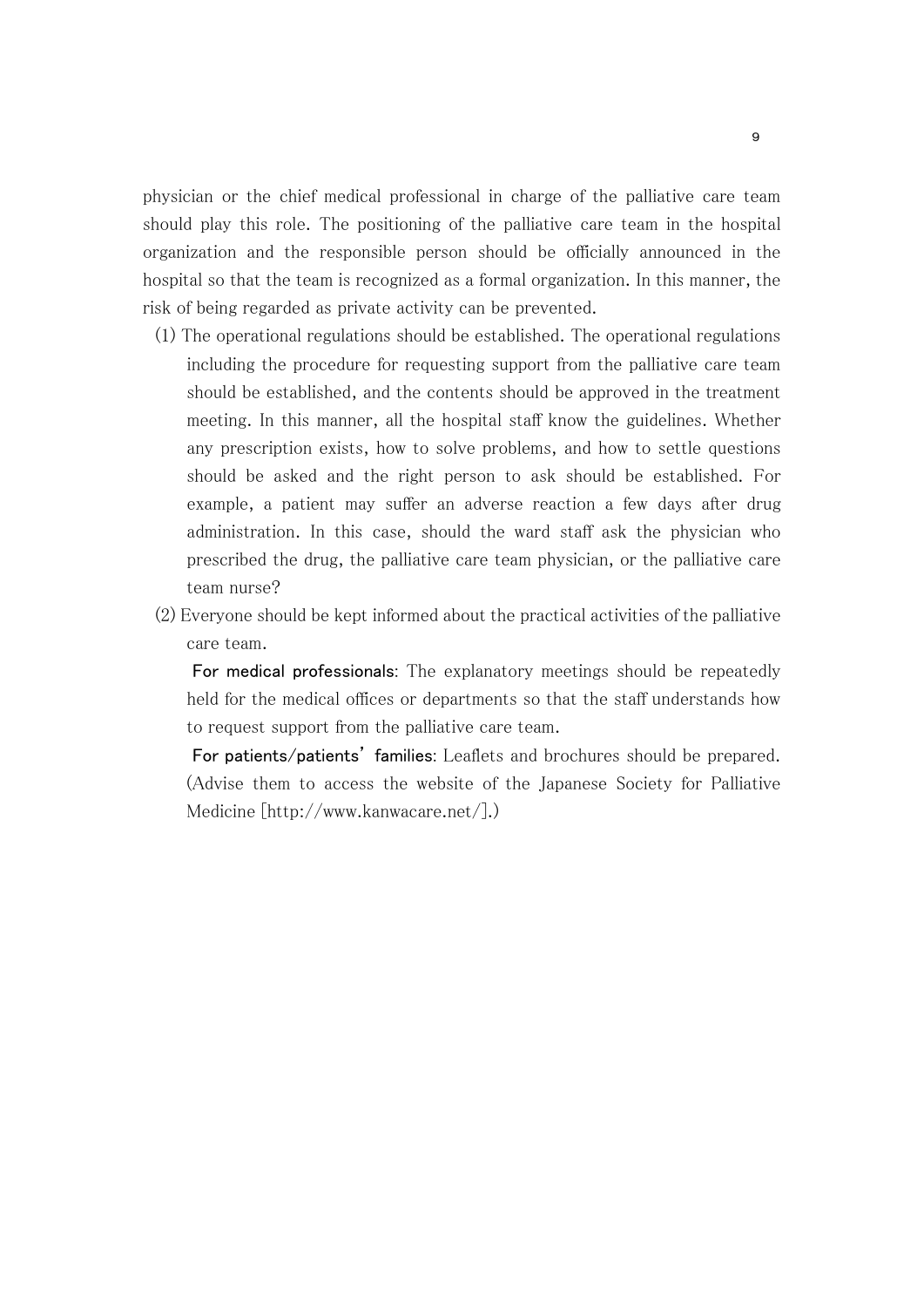## IV. Team leader's (team leader physician's) roles

#### <Main roles>

- (1) Setting goals: Clarifies the needs of patients and consulters who request support from the palliative care team and sets their goals.
- (2) Communication: Makes special efforts to maintain the ideal relationship with the clients.
- (3) Leadership: Plans conferences and takes the leadership in them.
- (4) Stress management: Considers the stress and conflicts among the team members and prevents burnout.

#### <Detailed roles>

- (1) A team leader clarifies the problems, and quickly responds to urgent problems.
- (2) A team leader always follows Principles of Consultation Etiquette (Table 1). The team leader differentiates the roles of the palliative care team from those of the client. For example, who gives an explanation to the patient before anesthesia induction, who prescribes drugs, and who treats adverse drug reactions should be clearly determined. The team leader is responsible for all the palliative care team activities.

The team leader is expected to inform the patient and his/her family of the roles and functions of the palliative care team by using an easy-to-understand explanatory document.

The palliative care team nurses and pharmacists often find it difficult to express their own opinions in front of the attending physicians.

The team leader physician should directly inform the attending physician of the team members' opinions as a policy of the entire team.

- (3) A team leader takes the leadership not only in the regular palliative care team conferences but also in the hospital conferences (i.e., meeting for discussion with the ward staff, discharge conferences) and local conferences (i.e., conferences for case consultation with affiliated hospitals).
- (4) A team leader should carefully consider the palliative care team's policies so that their consistency is maintained.

The team leader, who should take the leadership in conferences, should also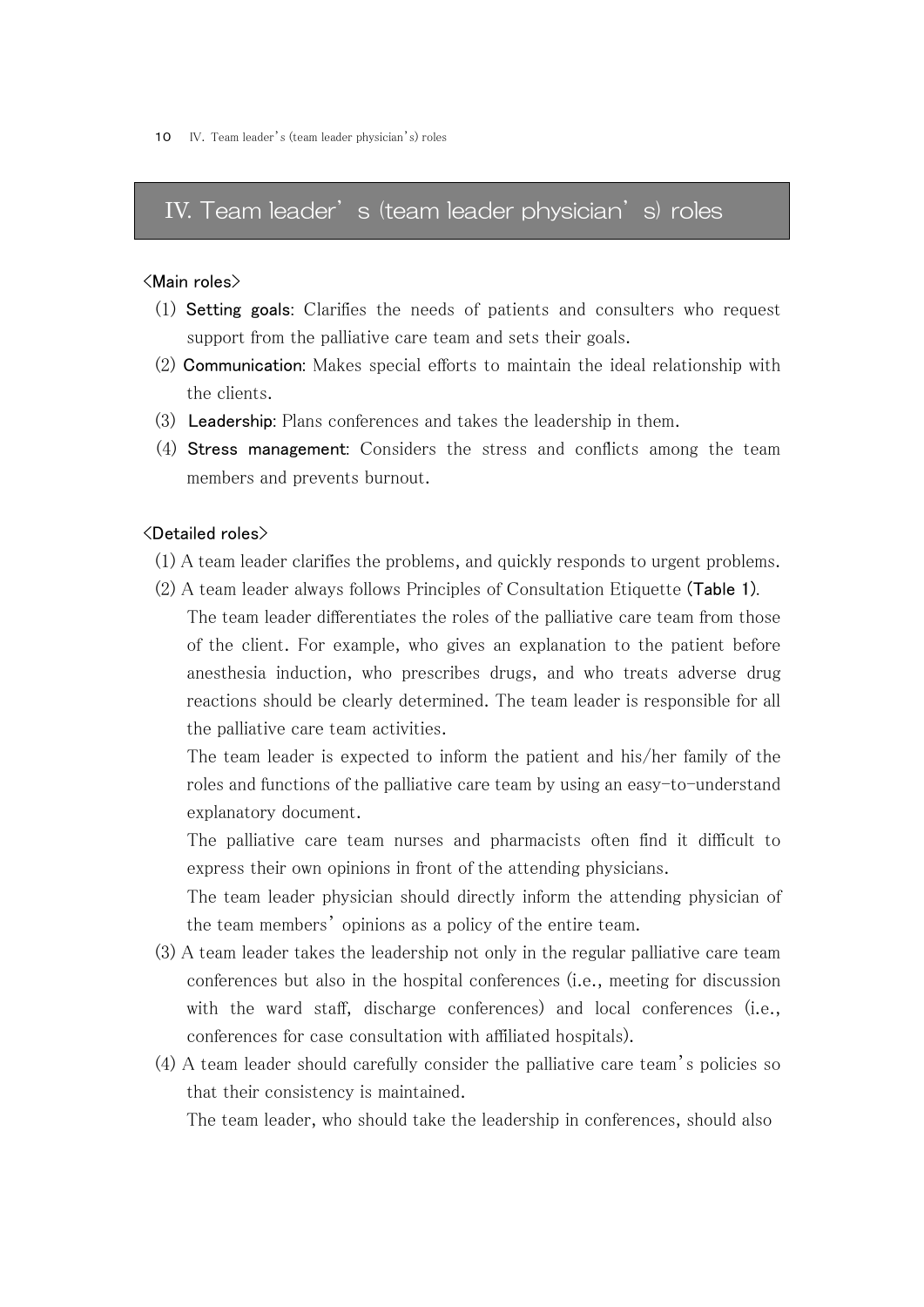solve problems while taking an approach that respects the technical competency of each medical professional. In the event of any conflict between the staff, a judgment should be made in a manner leading to benefits for the patient and clients.

 A team member plays his/her role according to the care plan proposed by the palliative care team. A member may be criticized or may lose his/her confidence in working as a team member. In this case, the team leader should sufficiently protect the member. If a team member failed as a result of insufficient knowledge or experience, he/she should make an apology immediately. This failure should be accepted as an opportunity for further development of the team and members.

 The team leader should always consider the possibility that intervention by team members creates any inconvenience, disadvantage, or dissatisfaction for the patient or his/her family. For example, occasionally there are patients who do not like many members to visit their rooms or do not like others to know their disease.

#### <Warnings>

 The palliative care team leader instructs the staff members other than physicians in a top-down fashion (the leader disregards other staff members' opinions).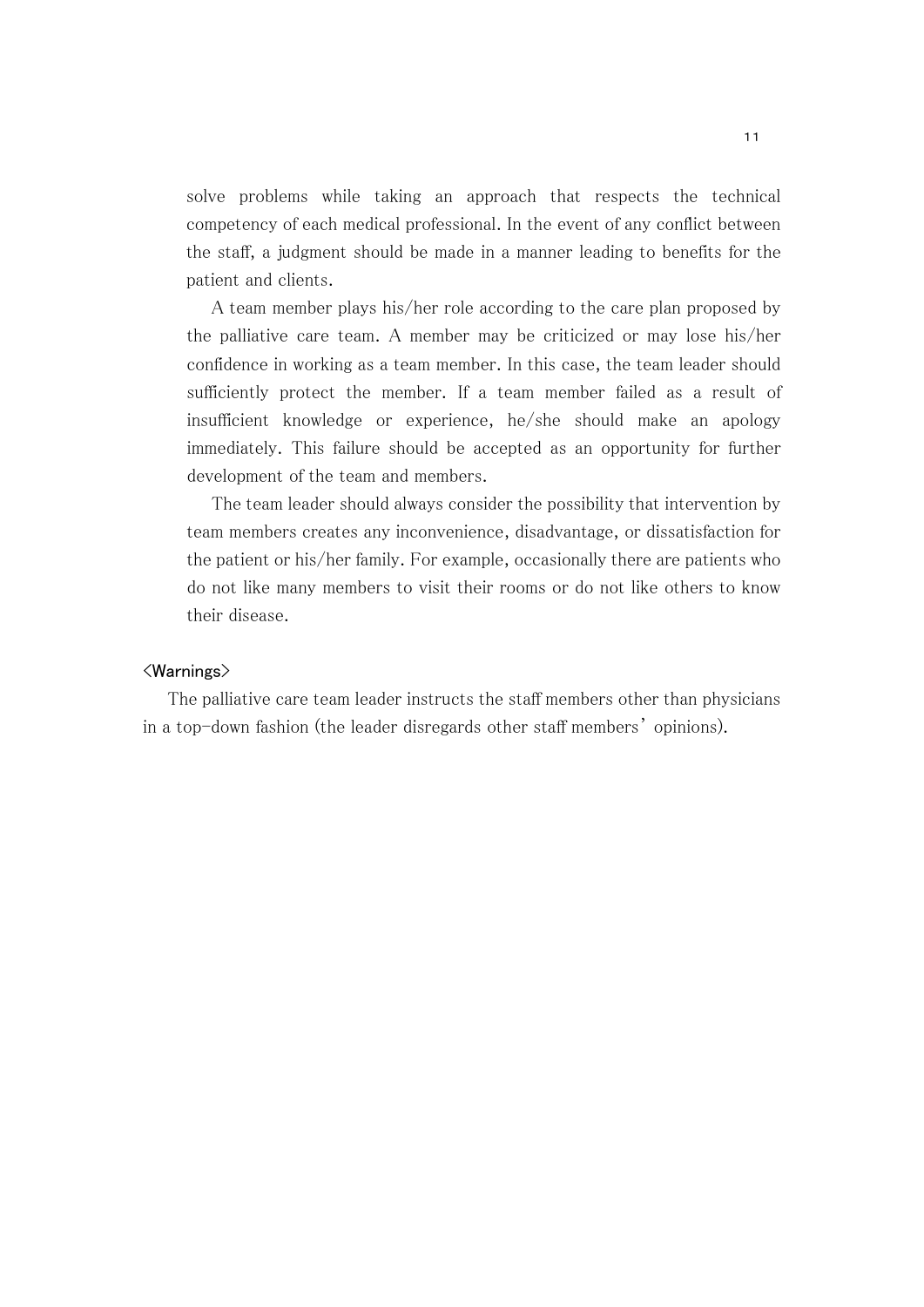# V. Medical professional roles

## 1-A. Physician (in charge of management of physical symptoms)

#### <Main roles>

 The physician in charge of management of physical symptoms should correctly assess the pathological condition of the physical symptom that the client asks him/her to relieve and present the measure that assures maximum improvement of QOL of the patient/patient's family. The physician is responsible for the assessment that the palliative care team conducts and management of the team, and in cooperation with the client, supports the efforts to solve problems. For example, the physician should take care of the patient who is poorly responding to analgesic treatment and he/she should also manage unexpected adverse drug reactions.

#### <Concrete work contents>

(1) Assessment of physical symptoms

The physician should collect the data reflecting the past clinical course and relevant information, and examine the patient to clarify the pathological condition accounting for the present symptom.<sup>2)</sup> The physician additionally orders diagnostic imaging or hematology as needed.

In the process of searching for the cause of the symptoms, the physician should make the most of the information collected from the client, the patient's family, and team members.

The physician should consider the possibility that an adverse drug reaction may be involved in development of the symptom concerned (e.g. akathisia).

(2) Management of symptoms

#### ■ Management of pain

- ①The physician examines whether the pathological condition diagnosed can be approached by a specified assessment procedure<sup>2)</sup> and whether causal therapy can be indicated (e.g. bed rest and fixation for pain due to bone metastasis).
- ②The physician should confirm whether analgesics are prescribed according to the five principles on managing pain specified in the WHO Guideline.<sup>2)</sup> Generally, patients are placed on undertreatment with opioids in Japan.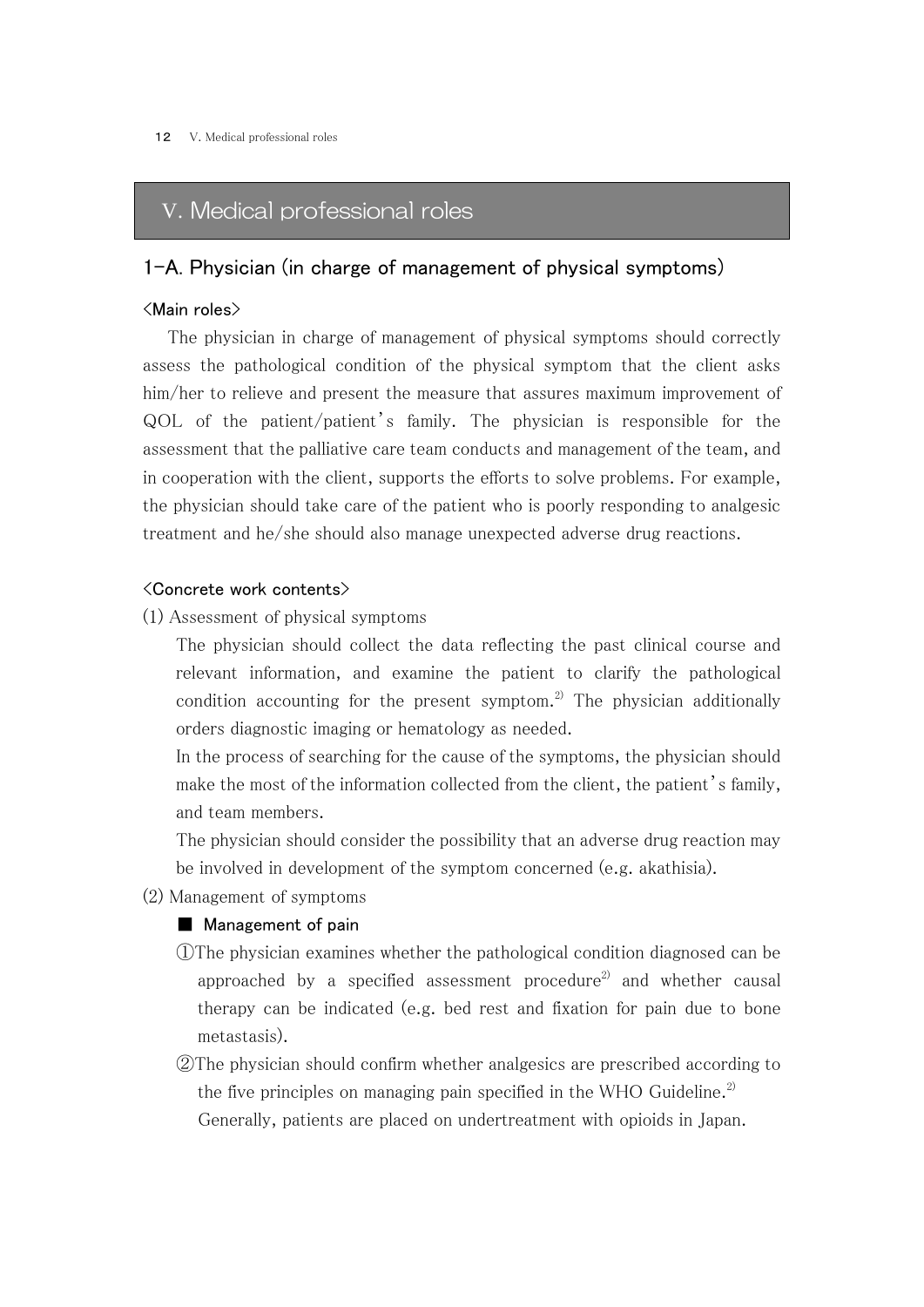Effective control of adverse drug reactions<sup>3)</sup> is important: For example, when the use of antiemetics or laxatives is to be recommended, the physician should consider the risk of adverse drug reactions that may develop immediately after opioid induction or escalation (e.g. nausea, constipation, drowsiness, respiratory depression, and delirium) and provide relevant information (factors involved in development of adverse drug reactions: history of postoperative delirium, old age, difficulty of urination, aspiration tendency) for the client.

- ③ If the symptom (e.g. plexus infiltration) can not be treated, nerve block or radiation therapy may be indicated.
	- Management of other physical symptoms (For details, see the 'Guidelines by the Japanese Society for Palliative Medicine.')
- ① Dyspnea should be managed by using causal therapy, oxygen administration, non-pharmacological therapy, and systematic administration of morphine and anxiolytics.<sup>4)</sup> Fluid administration should be reduced or discontinued. Anxiety should be managed appropriately.
- ② The causes of nausea and vomiting should be investigated (e.g. constipation, hypercalcemia, renal disorder), and the possibility of adverse drug reactions should be examined (e.g. reactions to opioids, antidepressants, or anticancer drugs).
- ③ If the patients complain of insomnia and irritability, the possibility of extrapyramidal symptoms due to dopamine antagonists (e.g. parkinsonian syndrome, akathisia) should be considered.
- ④ In the management of delirium, the physical factors should be investigated and the physical approach should be taken. Even if a psychiatrist belongs to the palliative care team, a physician in charge of management of physical symptoms should participate in treatment of the patient. In the process of searching the responsible pathological conditions, the physician should check a group of diseases associated with drug therapy (e.g. opioid, anxiolytics/hypnotics,  $H_2$  receptor antagonist) and a group of diseases associated with advanced cancer (e.g. electrolyte abnormalities including hypercalcemia and hyponatremia, dehydration, anemia, hepatopathy, renal disorder, fever associated with infection).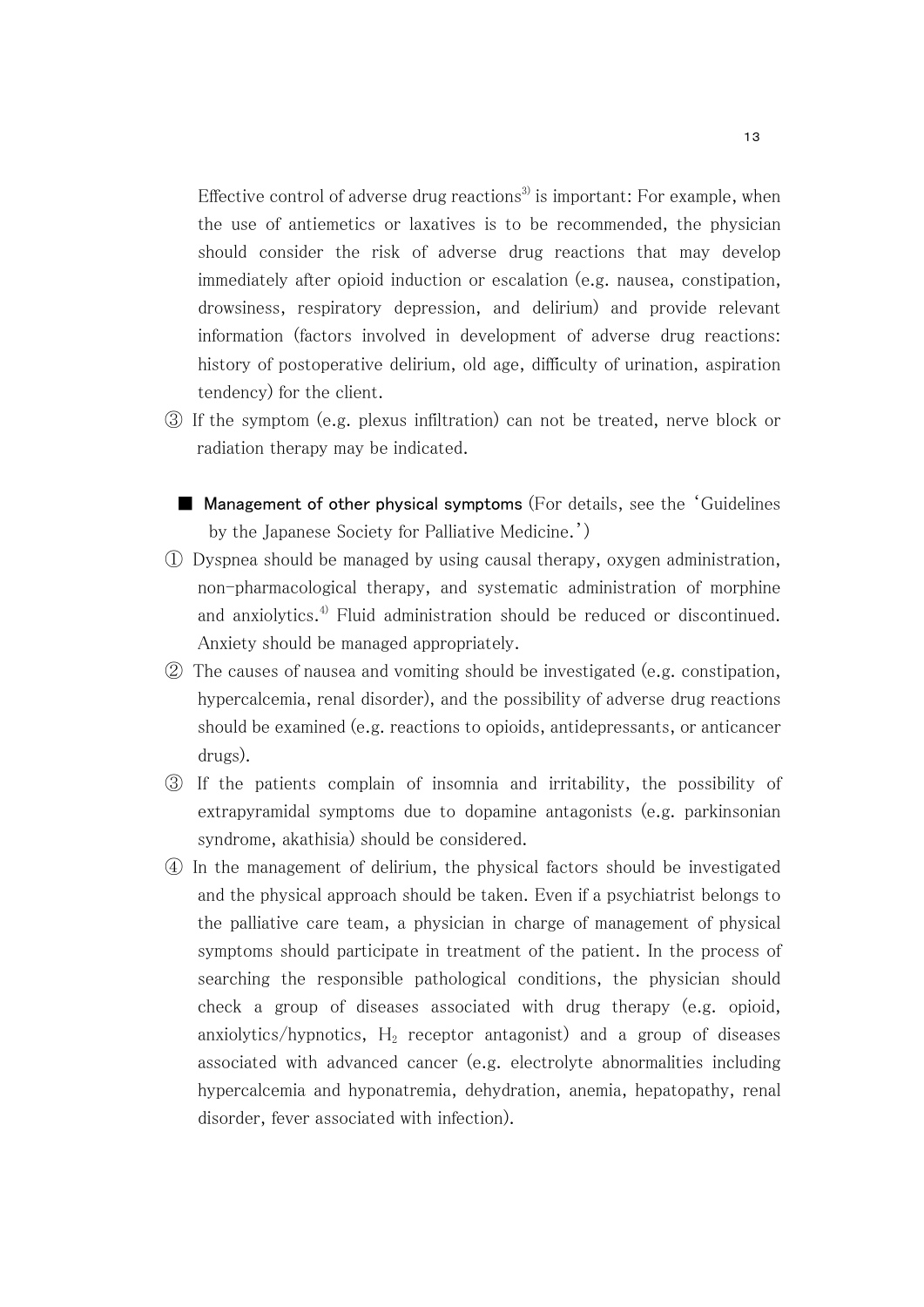#### 14 V. Medical professional roles

- ⑤ The physician should examine whether appropriate management of nutrition/fluid administration is being conducted. He/she should check whether fluid is administered at an appropriate dose, and should consult the nutrition support team or a managerial dietician as needed.
- (3) The physician should periodically evaluate the effect of intervention by the palliative care team. Verbal Rating Scale, STAS-J and Numerical Rating Scale can be used for evaluation.
- (4) If the client is not specializing in palliative care, the physician should demonstrate the pathophysiology and rationale for recommendation (e.g. WHO Guidelines) and proposes a practical plan. He/she should not criticize the situation but take a positive approach (Table 1). For example, the physician should appreciate the efforts that the client has made so far.

### <Warnings>

- (1) Determination of responsibility: In the event of adverse drug reactions, if the person who prescribes treatment and the person who treats the patient are not determined clearly, the ward nurse and the patient/patient's family feel completely at a loss.
- (2) Adverse drug reactions: If the physician prescribes a drug without checking its adverse reactions, detection of adverse drug reactions may be delayed and the patient may suffer a serious reaction (e.g. ileus due to stool impaction, urinary retention, delirium).
- (3) Sharing problems: If the physician takes care of the patient suffering from a refractory condition by himself/herself and does not have contact with the client and team members, the patient's conditions can not be improved.

## <Reference>

- 2) Takeda F (translation): Escape from cancer pain. Kanehara Shuppan. 1996.
- 3) Compliance and Narcotics Division, Pharmaceutical and Food Safety Bureau, Ministry of Health, Labour and Welfare. Guidance for appropriate use of narcotics for medical use. 2012.
- 4) Mukaiyama T, Uchitomi Y, Ariyoshi H (supervision): ASCO Official curriculum, practical relief of cancer symptoms. Vol. 1-3, 2002.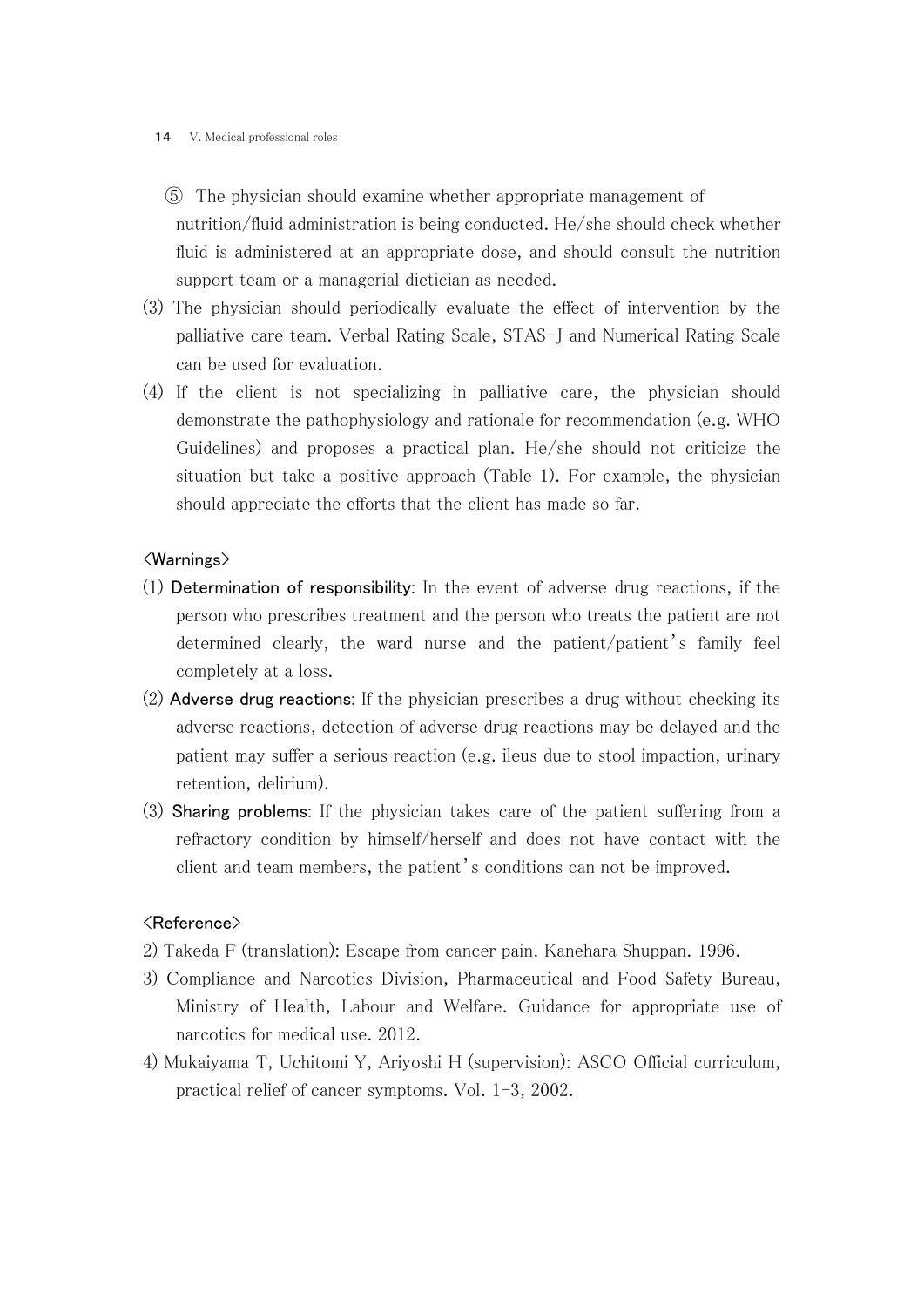## 1-B. Physician (in charge of management of psychiatric symptoms)

#### <Main roles>

 The physician in charge of management of psychiatric symptoms should assess the psychiatric symptoms that the client or the team member should ask him/her to treat, and present the causes, prospects and measures that improve QOL of patient's family as much as possible. The physician administers drugs or introduces psychotherapy as needed.

The physician should direct attention to the problems that the patient, patient's family, attending physician, ward staff and team members face, and take action in consideration of his/her role.

 The physician should carefully consider mental health of team members and take measures to protect them from 'burnout.'

#### <Before practical involvement>

- (1) Ideally, the staff, patient and patient's family know the psychiatrist in advance. For this purpose, as a member of palliative care team, a psychiatrist follows the rounds.
- (2) In cooperation with the attending physician, the psychiatrist explains the conditions to the patient's family members and provides them with a situation in which they can receive mental support.
- (3) In addition to a psychiatrist belonging to the palliative care team, a different psychiatrist or physician specializing in psychosomatic medicine who can also support the team should be confirmed.

 The following two patterns were created for reference. They can be practiced according to the condition of the medical institution.

## ■ Pattern A: Any psychiatric problems were clearly written on the palliative care team request form

① In cooperation with the physician in charge of management of physical symptoms and nurse belonging to the palliative care team, attending physician and ward staff, the psychiatrist checks the contents of a request, the patient's physical condition, details of treatment, the patient's social background, and information about the patient's family.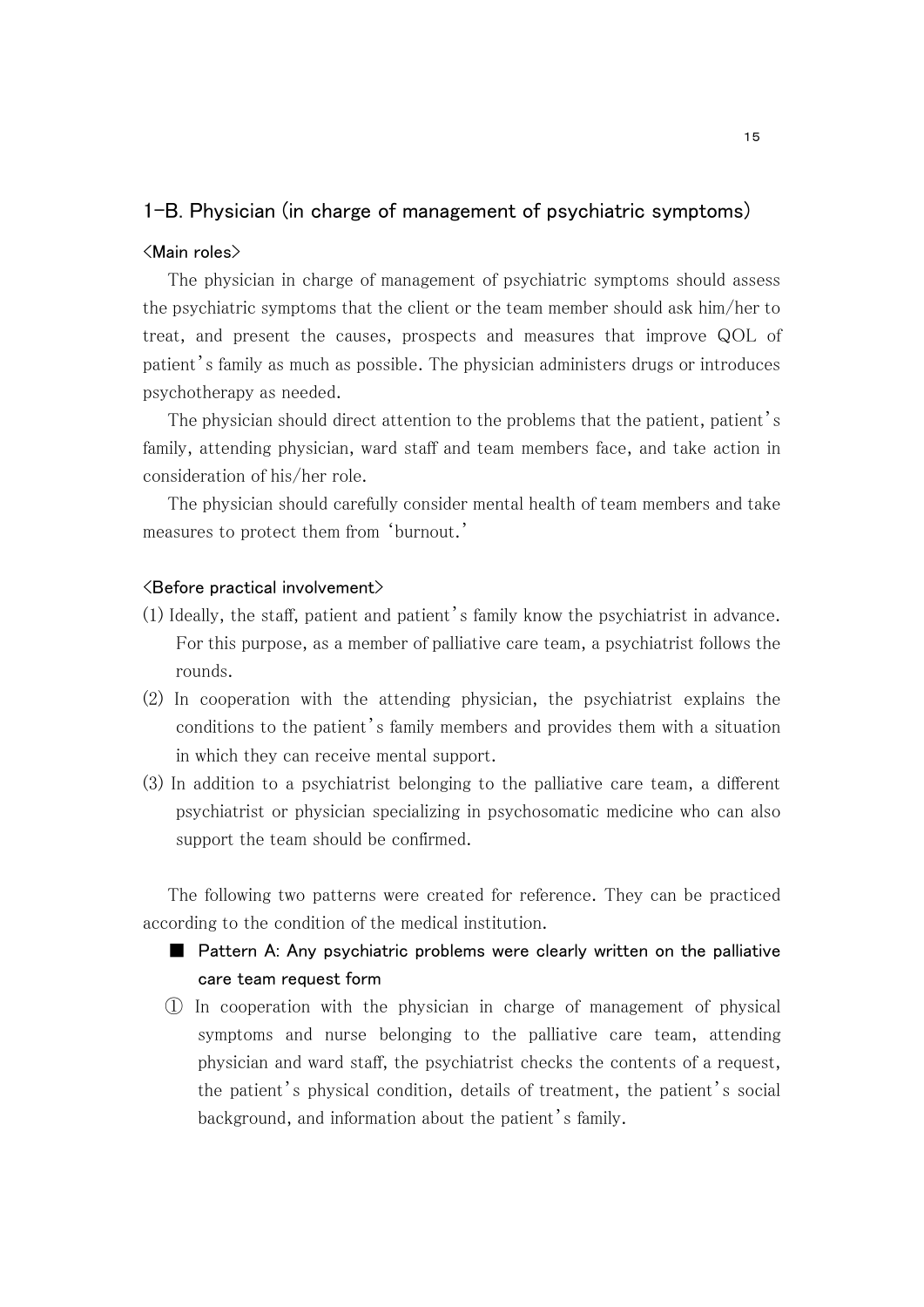#### 16 V. Medical professional roles

- ② The psychiatrist checks the psychiatric symptoms requiring a solution and identifies the concrete needs (timing of provision of support, type of support needed, to whom support should be provided, level of support).
- ③ The psychiatrist examines the patient directly or indirectly, and informs the team members, attending physician and ward staff of the assessment results, coping measures, and expected progress. The psychiatrist also informs the ward staff of the important changes in mental and physical conditions to which they should direct attention during observation.
- ④ The psychiatrist takes an opportunity of a conference to discuss the problems among the persons concerned. The psychiatrist may need to solve the problems that the attending physician and ward staff face. For example, the attending physician or ward staff may have negative feeling for a patient or be overwhelmed by a feeling of helplessness. In this case, the psychiatrist should take a careful approach and should not slander any individuals.

#### ■ Patten B: If the palliative care team member noticed mental stress

- ① The psychiatrist checks the circumstances under which the team member recognized the problem, whether the attending physician or ward staff noticed the problem, and how the attending physician or ward staff responded to the problem if they noticed.
- ② The psychiatrist directly identifies what is needed to solve the problem; or if it is necessary to solve the problem.
- ③, ④ (Follow ③ and ④ in Pattern A.)

#### <Common requests>

- (1) 'Recently, I explained the condition to the patient. Then, the patient lost their appetite and seems to suffer from depression…'
- Response: The psychiatrist checks the influence of anticancer therapy, and presence/absence of delirium and dementia. The possibility exists that the physical symptoms including pain may be involved. The psychiatrist should express his/her comments and asks for feedback from the team members.
- (2) 'The patient can not sleep well at night…'

Response: The psychiatrist checks whether or not physical factors are involved,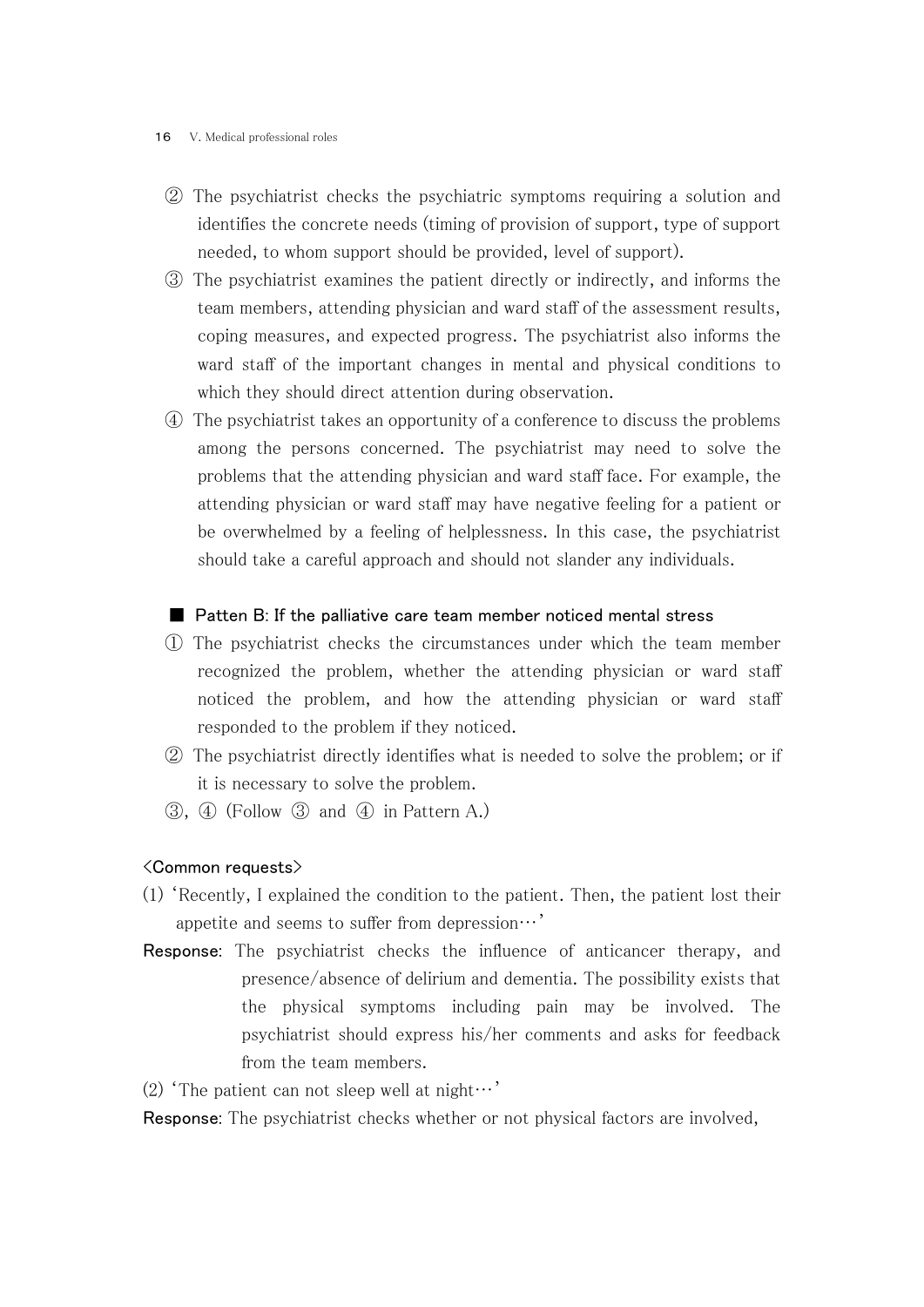whether or not mental factors including anxiety are involved, and whether the patient suffers from delirium. A drip infusion may induce the urge to urinate at night or steroid therapy may induce insomnia. The patient may be given haloperidol to control retching or insomnia. In this case, the patient should be carefully monitored for extrapyramidal symptoms including akathisia. If the psychiatrist recognizes the necessity to change current drug therapy, he/she should consider the attending physician's situation and consult about alternative drug therapy.

- (3) 'The patient seems to be anxious. Will you offer counseling to the patient?'
- Response: Even if what the patient experienced is a normal response, the patient asks the psychiatrist to listen to his/her anxiety or problem. The psychiatrist should listen to the patient's anxiety or problem and examine whether it is associated with any pathological condition. Then, the psychiatrist consults the team members, attending physician and ward staff about assignment of roles.

#### <Warnings>

- (1) A psychiatrist gives only an order to 'administer Serenace' to control delirium, but does not follow up the progress.
- (2) A psychiatrist examines the patient by himself/herself without sharing the background or rationale for treatment with the team members.
- (3) A psychiatrist does not clearly determine who prescribes psychotropic drugs or orders continuation of psychotropic therapy.
- (4) If a psychiatrist or physician specializing in psychosomatic medicine suddenly appears in front of the patient or patient's family members, they may reject him/her.
- (5) A psychiatrist may not sufficiently discuss the patient' conditions including delirium at the terminal stage and the goal of care with the attending physician and palliative care team members. This may lead the patient, patient's family members and client to distrust the psychiatrist.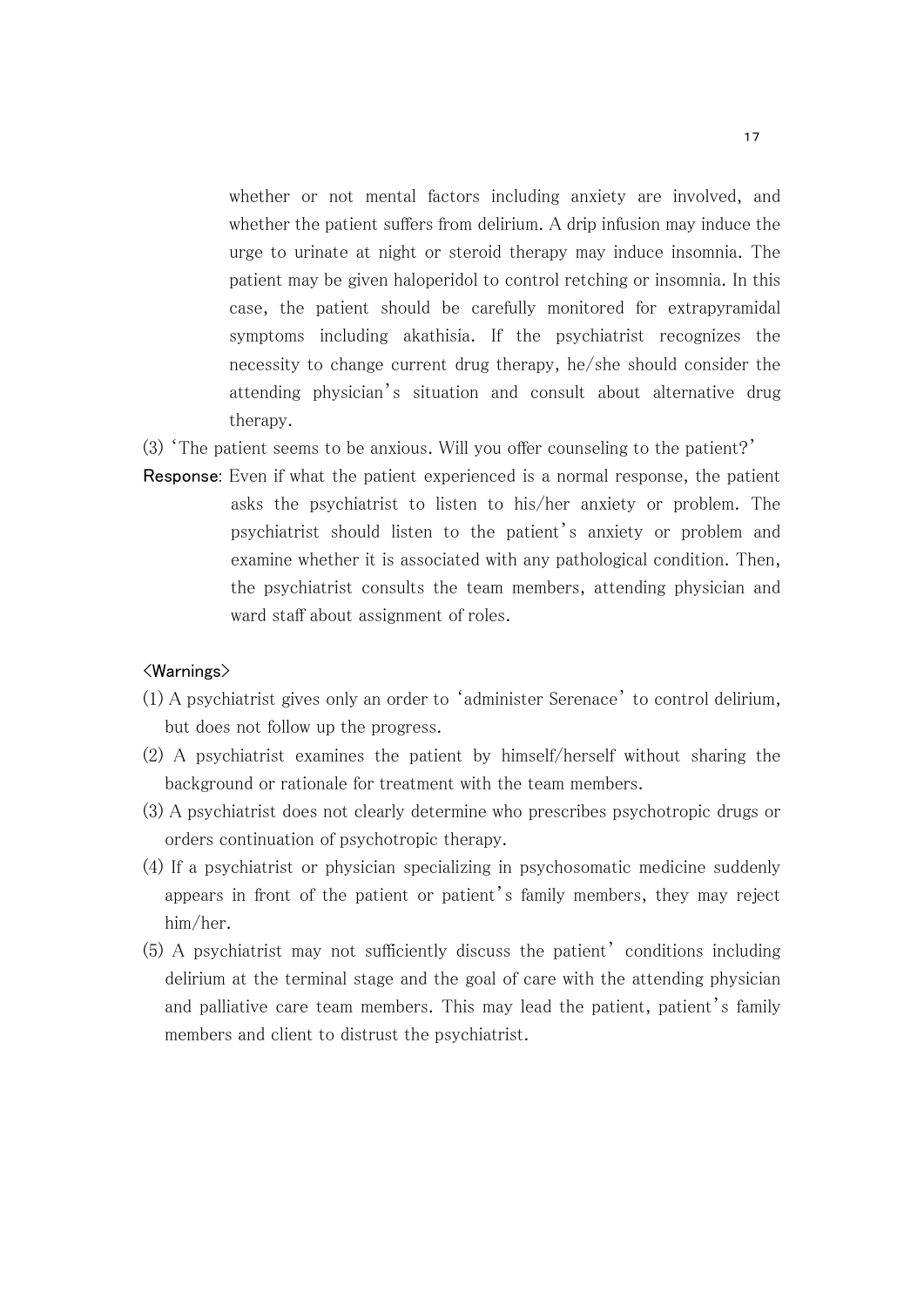#### 18 V. Medical professional roles

## 2. Nurses

#### <Main roles>

- $(1)$  For the patient/patient's family: Nurses consider total pain and explore/assess stress that the patient/patient's family experiences. They confirm what treatment, nursing care and lifestyle the patient/patient's family expects and help the patient/patient's family make a decision.
- (2) For medical providers: Nurses serve as coordinators. They promote cooperation and linkage with the attending physician, ward nurses, outpatient nurses and other medical teams (including local health-care teams) so that palliative care is provided smoothly and seamlessly for the patient.

#### ■ Concrete roles

- A team nurse serves as a receptionist who accepts the client's request.
- A team nurse promotes coordination with the attending physician, ward nurses, outpatient nurses and palliative care team members. For example, a team nurse organizes a conference or an interview.
- A team nurse assesses total stress that the patient/patient's family experiences from the viewpoint of nursing. For example, a team nurse identifies psychological crisis or stress in the daily life, or orientates nursing. Then, the nurse helps the patient/patient's family improve the present condition.
- A team nurse supports cooperation with the local palliative care network. For example, a team nurse organizes a discharge coordination conference.
- A team nurse provides the educational seminars or on the job training (OJT: acquiring knowledge, technology and attitude through practice) programs related to palliative care for medical care providers; mainly nurses specializing in various fields.

#### ■ Expected actions and ideal positioning

● A team nurse clarifies the goal of care. Then, the nurse adjusts the goal so that it can be shared with the client and other team members by building consensus with them. For example, the goal of care at the time of a request was pain relief. The goal of care before discharge may be changed and whether the palliative care team is involved in adjustment to home care should be examined.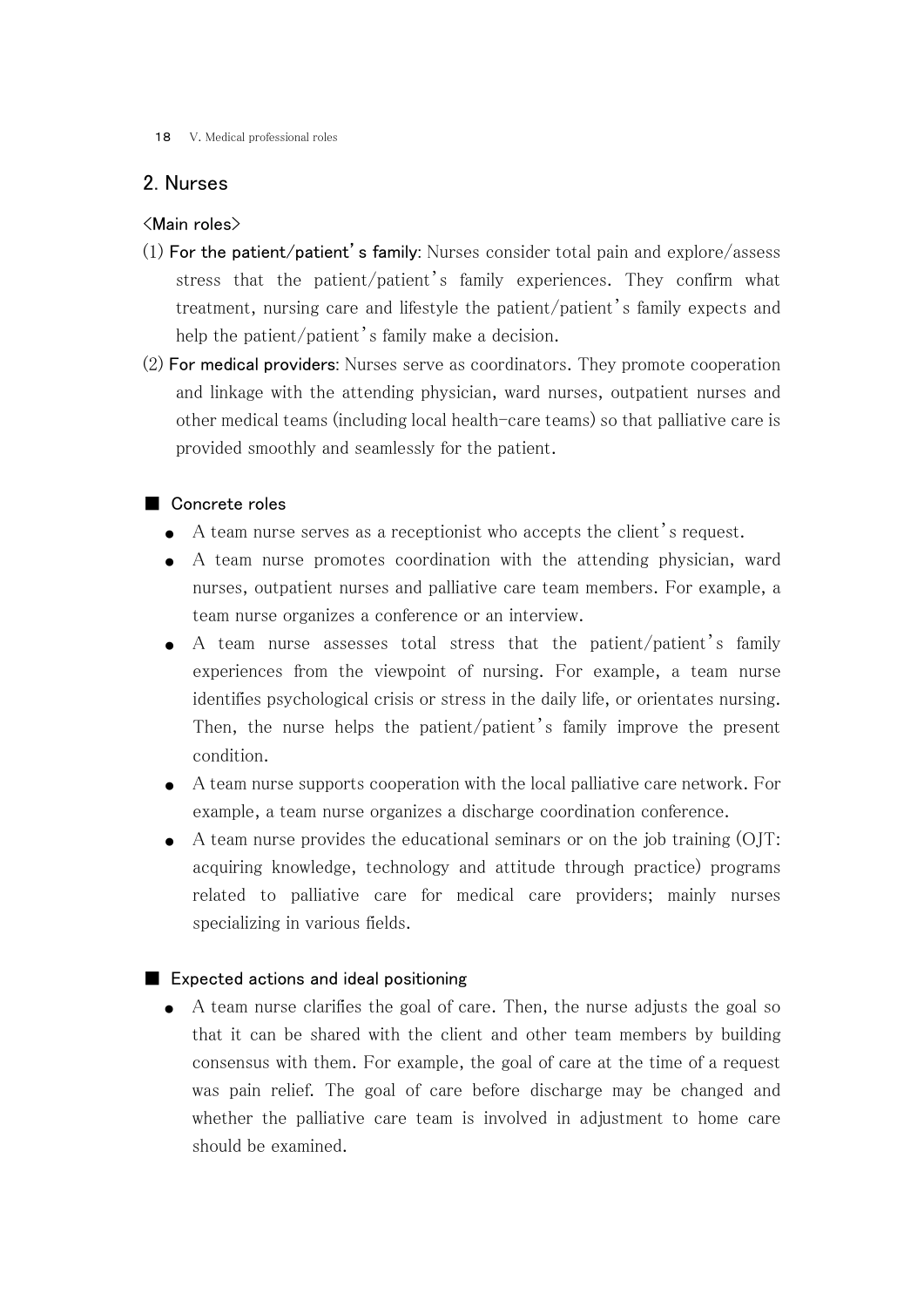- $\bullet$  A team nurse considers his/her current position and type of service (full-time, regular, or concurrently serving) and evaluates his/her roles and scope of activities.
- A team nurse clarifies the policies of the palliative care team and the roles of members so that clients can understand them. For example, the roles of the palliative care team and the goals of each case should be recorded in the medical chart, and reported in the ward conferences.
- A team nurse prepares the record of intervention by the palliative care team, standardizes the methods for assessing the symptoms adopted by the ward staff and palliative care team, and manages the data of the results of intervention by the team.

#### ■ Expected qualification

 A team nurse is expected to have sufficient clinical experience in nursing patients with cancer, and have systematically learned palliative care and cancer nursing (e.g. Certified Nurse Specialist in cancer nursing, Certified Nurse in Cancer Pain Management Nursing, Certified Nurse in palliative care).

## $\blacksquare$  Procedures for requesting intervention by the palliative care team (Table 2) ● Clarification of the procedures for request

- The procedures for requesting intervention by the palliative care team should be compiled in a manual. In this manner, all the medical care providers are informed of the procedures in the hospital. The procedures include whom we can ask, how we can make a request, and when can we request.
- Patients/patients' families can directly request intervention by the palliative care team. The procedures for a request should be clearly shown on the website or a poster showing the procedures should be put up in a conspicuous place.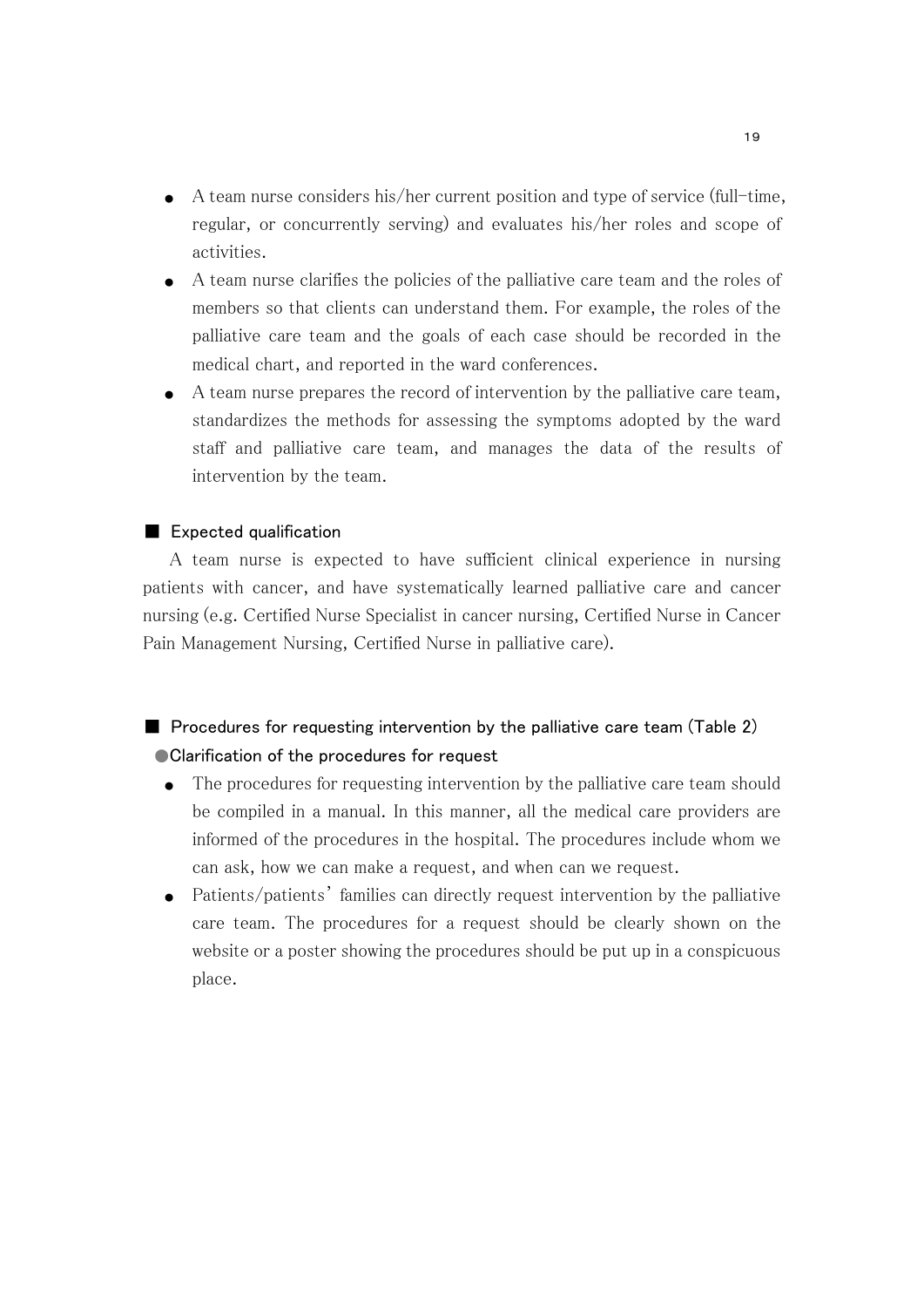#### 20 V. Medical professional roles

# Table 2: Checklist for palliative care team activities (operations)

|    | Main flow                                                       | Detailed operations                                                                                                                                                                                   | Отнех |
|----|-----------------------------------------------------------------|-------------------------------------------------------------------------------------------------------------------------------------------------------------------------------------------------------|-------|
| 1  | Request of intervention by the<br>palliative care team          | Request form<br>Verbal request                                                                                                                                                                        |       |
| 2  | Acceptance of request                                           | Person who accepted the request (                                                                                                                                                                     |       |
| G. | Arrangement of initial interview                                | Selection of the participants in the initial<br>interview.<br>(Olient/medical team) (patient/patient's family)                                                                                        |       |
| 4  | Initial interview (olient/medical<br>team)                      | Confirmation of the contents/intention of request<br>of the client (requesting medical team).<br>Confirmation of treatment plan/orientation of<br>nursing care<br>Confirmation of intervention level. |       |
| ā  | Initial interview (patient/patient' si<br>family)               | Early assessment<br>Direct examination/indirect examination                                                                                                                                           |       |
| û  | Evaluation of intervention<br>plans/setting goals.              | Evaluation of intervention level.<br>Evaluation of multidisciplinary approach<br>Evaluation of problems other than the problem<br>concerned                                                           |       |
| 7  | Proposing intervention<br>plans/setting goals (for the client). | Discussion with the client.                                                                                                                                                                           |       |
| A  | Determination of intervention<br>plan/setting goals             | Estimation of intervention period.<br>Determination of assessment schedule                                                                                                                            |       |
| ġ  | Practical introduction of<br>intervention                       | Prescription<br>Proposing care<br>Direct examination/indirect examination<br>Supporting the client/medical team.                                                                                      |       |
| 10 | Assessment of intervention<br>(repeated assessment)             | Regular conference<br>the control of the control of the control<br>Conference with the client                                                                                                         |       |
|    | 11 Completion of intervention                                   |                                                                                                                                                                                                       |       |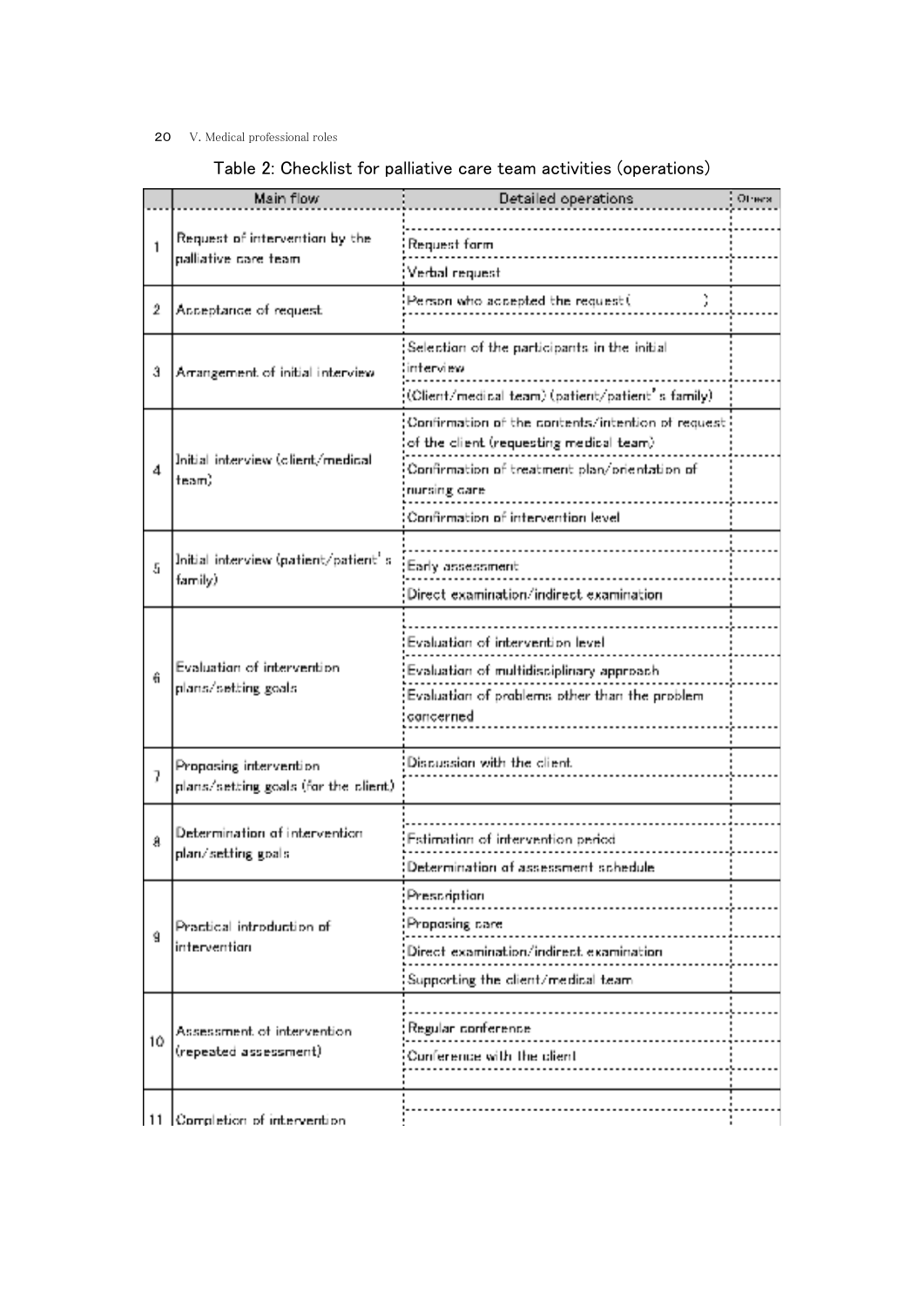#### ● Responses to the initial request

#### Step 1 Accepting the request

- A team nurse clarifies the details of the request (e.g. symptoms, discharge coordination) by calling the client and judges the emergency level (whether intervention is needed immediately, on the same day, or on the following day).
- A team nurse selects the professional members of the palliative care team for the discussion with the client. Their schedules are appropriately arranged so that they can meet the attending physician and nurses.

## Step 2 Initial discussion with the client (collection of information before intervention)

- A team nurse clarifies the detailed request and the client's needs for the palliative care team.
- A team nurse confirms the treatment plan and orientation of nursing care that the attending physician recommends.
- A team nurse clearly identifies the problem that makes the attending physician and ward staff feel seriously concerned. The nurse also checks whether there are any other problems bothering them.
- A team nurse obtains information based on facts gathered by listening to the client. Moreover, the nurse considers the client's feeling and emotions and takes a supportive approach.
- A team nurse assesses the client and the department concerned, focusing on their experience with use of palliative care and the characteristics of palliative care.

#### Point

A team nurse makes an effort to understand the client's problem and prevents the client from having the feeling of being criticized.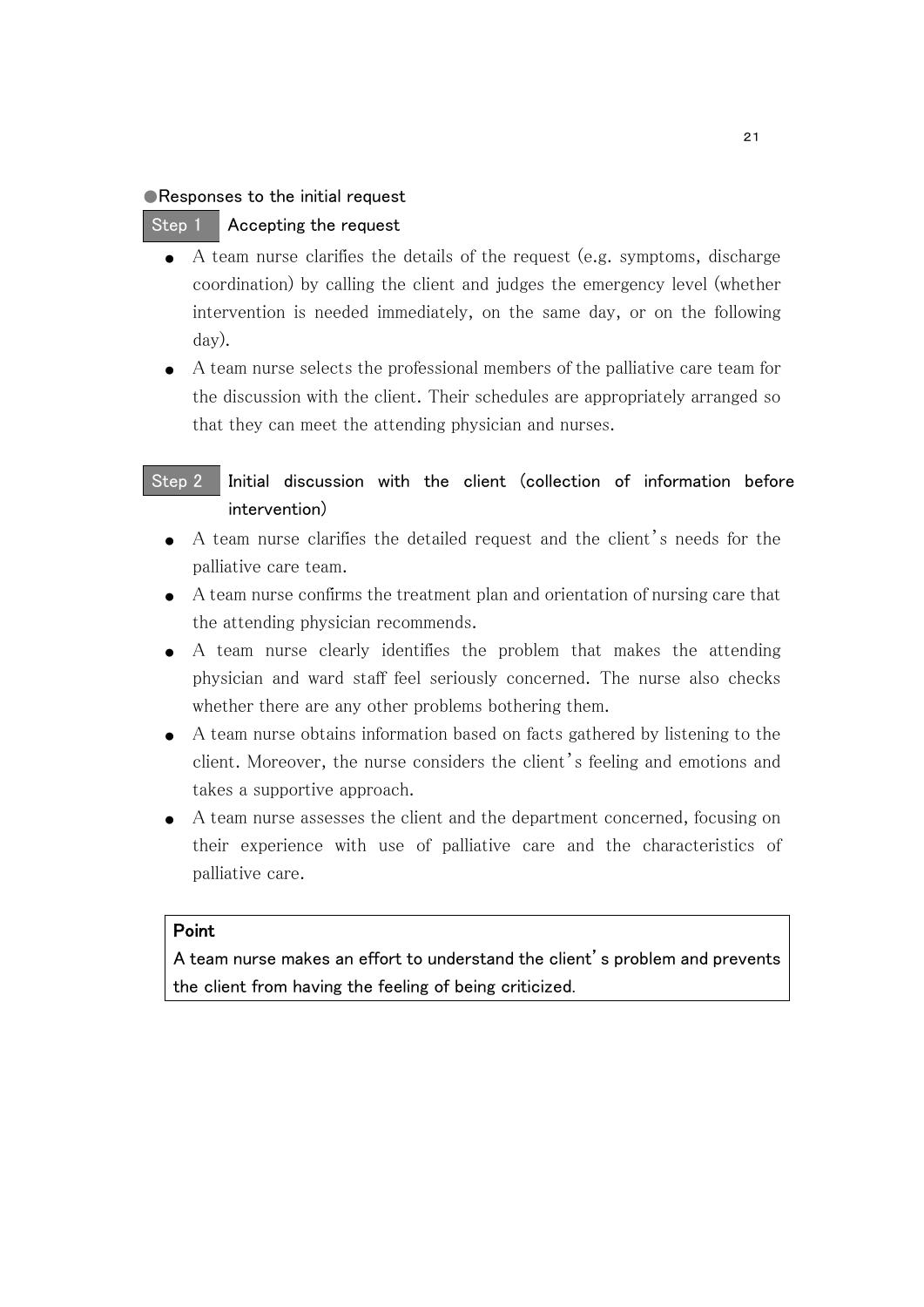#### Step 3 Arrangement of schedule of initial visit with the patient

 In consultation with the team physician and other members, a team nurse makes a comprehensive judgment of the emergency level and the severity of the difficulty and determines the schedule of the initial examination. Then, the nurse notifies the team members and the client of the schedule. If the team consists of part-time members, the process of determination and notification of the schedule is an important part of the arrangement of the schedule.

# Step 4 Detailed activity on the initial examination by the palliative care team (limited to a visit with the patient at the bed side)

#### 【What a team nurse should do by himself/herself】

Minimum activity conducted by a team nurse (this activity should be conducted even if the team provides intervention only about twice a week).

● In consultation with the client, the team nurse and physician determine the intervention level.

#### Intervention level

Direct intervention

A nurse visits the patient in the room. If the client requests an examination and assessment by the palliative care team. Then, in consultation with the client and the team members, the nurse determines the detailed management.

Indirect intervention

A nurse does not visit the patient in the room. The followings are common cases.

- ① The client requests advice.
- ② The patient/patient's family does not request intervention by the team or intervention by the team is expected to cause confusion.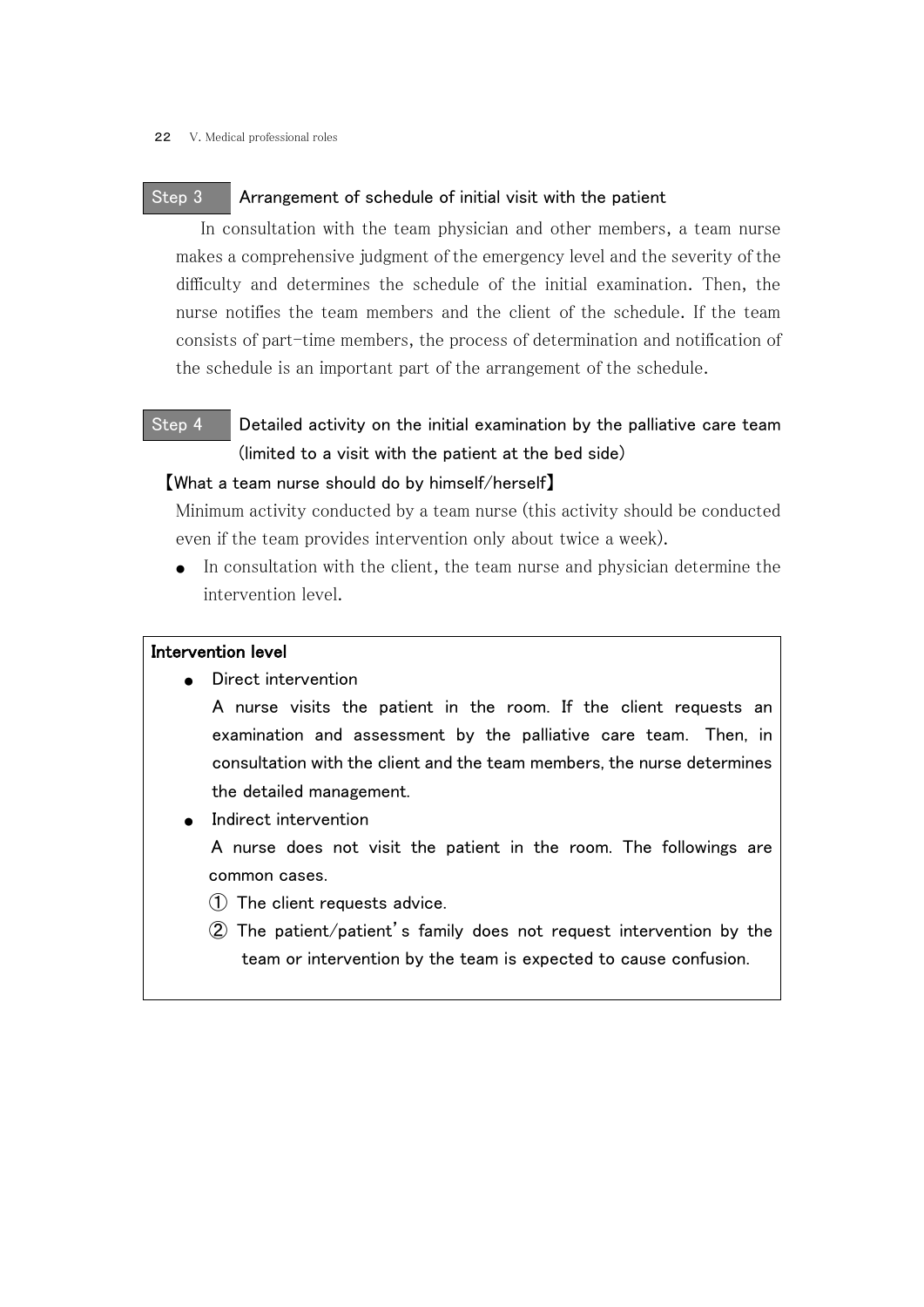- $\bullet$  A team nurse exchanges greetings with the patient/patient's family, introduces himself/herself to them and explains his/her roles. The nurse tells them the attending physician and ward staff asked him/her to support the patient. If the ward staff introduce the nurse to the patient/patient's family members, they may feel more comfortable.
- A team nurse confirms that the patient/patient's family agrees to receive intervention by the palliative care team. Then, the nurse hands them the brochure explaining the palliative care team to the patient/patient's family (the materials are available at the website of Japanese Society for Palliative Medicine [http://www.kanwacare.net/]). If the patient is a child, or suffers mental retardation, dementia or delirium, the nurse explains the team to a family member designated as the key person. The nurse asks the ward staff who is the key person in advance.
- A team nurse interviews the patient and examines his/her physical conditions. In this manner, the nurse can add this information to the information about the problematic pathological conditions and symptoms obtained from the ward staff. For example, the patient may have pain, dyspnea, digestive symptoms, or psychiatric symptoms.
- A team nurse checks whether there is any gap between the client's needs and the intention of the patient/patient's family. The nurse carries out adjustments or makes up the gap as needed. When the nurse notices the gap, he/she does not point it out as if he/she was criticizing, but discusses it with the client.
- A team nurse explores the anxiety or problems that the patient's family members may suffer. If the nurse finds any problem, he/she helps the family members solve it immediately. For example, the patient's family may face a conflict between family members or financial problems.
- A team nurse explains to the family members that he/she accepts their consultation and helps them solve their problems.

#### 【What a team nurse should do to support the ward nurse】

● A team nurse shows and explains to the ward nurse the timing of monitoring and the important points of nursing care and encourages him/her to practice these steps. For example, the ward nurse needs to check whether the patient suffers from constipation due to administration of an opioid and whether the patient is satisfied with the present level of sleep.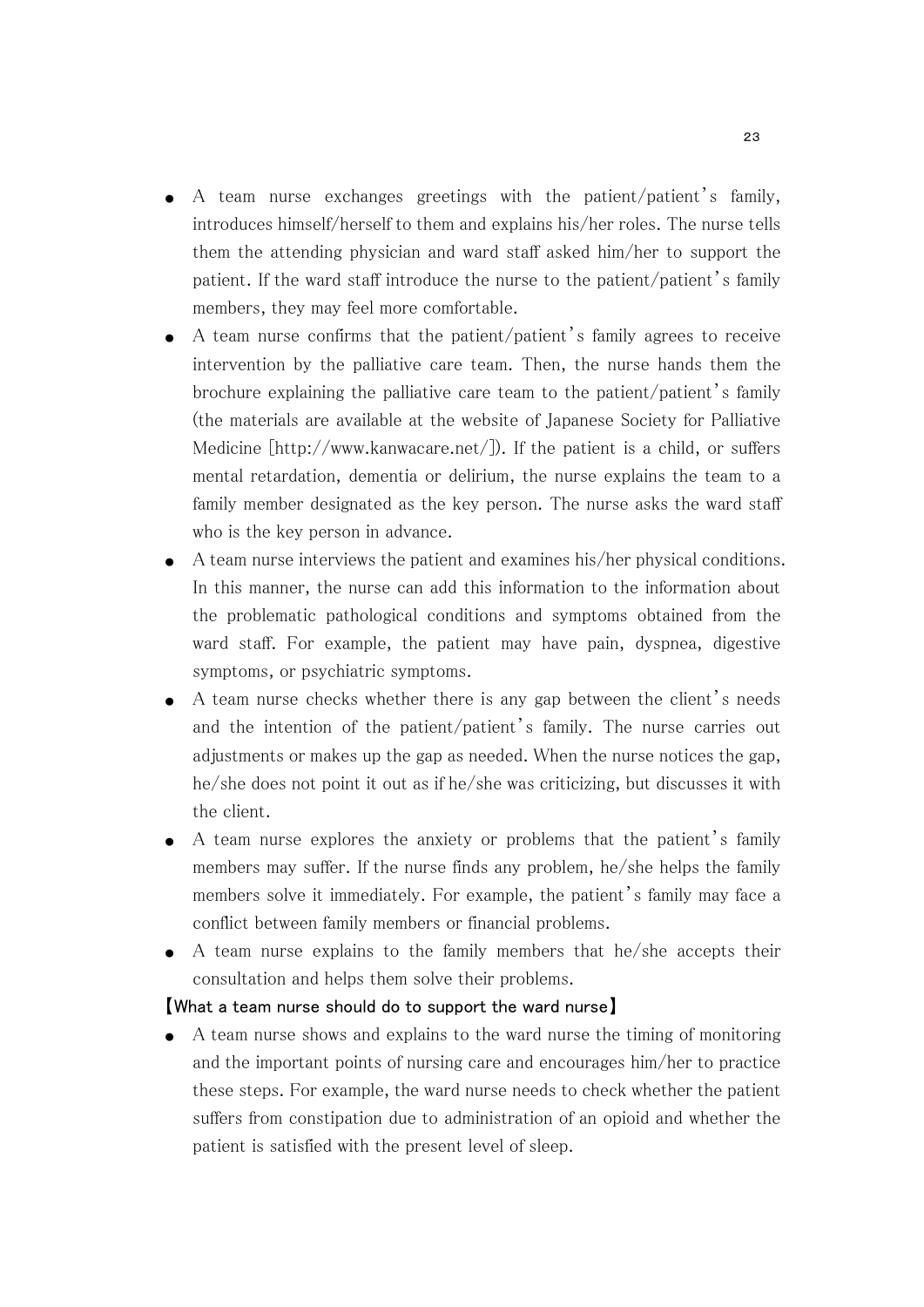#### 24 V. Medical professional roles

● A team nurse advises the ward nurse to consider the physical and mental stress resulting from daily nursing care that the patient's family members provide. For example, the ward nurse needs to consider how hard it is for the family members to take care of the patient suffering from delirium or dyspnea.

## Step 5 Setting the goals and presenting concrete management methods

【Roles of the team nurse at the time when the palliative care team sets the goals】

- A team nurse makes an effort to consider the intention of the patient/patient's family on the goals.
- A team nurse determines the goals and schedule. The team nurse determines the short-term and long-term goals. For example, the patient can sleep without feeling pain within three days. The patient's environment should be improved so that the patient can go back home within one month.
- A team nurse establishes the assessment criteria. The criteria are as follows: assurance of ADL that enables the patient to go back home, having meals in a chair, going to the restroom by himself/herself, learning the technique to use rescue therapy.
- A team nurse helps the client and the team members share the processes and results.

## 【Presenting the concrete management methods】

- $\bullet$  A team nurse reflects the viewpoint of lifestyle on the treatment/policy of the palliative care team. For example, the methods for oral administration of drugs should be simplified.
- The nursing care roles should be shared between the nurse working with the client and the team nurse, with due consideration of the available time, skill and knowledge of the team nurse. Moreover, the years of experience of the attending nurse and the ward system should be considered.
- A team nurse considers utilization of the hospital resources. There are a large variety of medical professionals in a hospital such as physicians specializing in cancer treatment, radiologists, anesthesiologists, rehabilitation specialists, MSWs, dental hygienists and certified nurse/nurse specialist specializing in cancer treatment.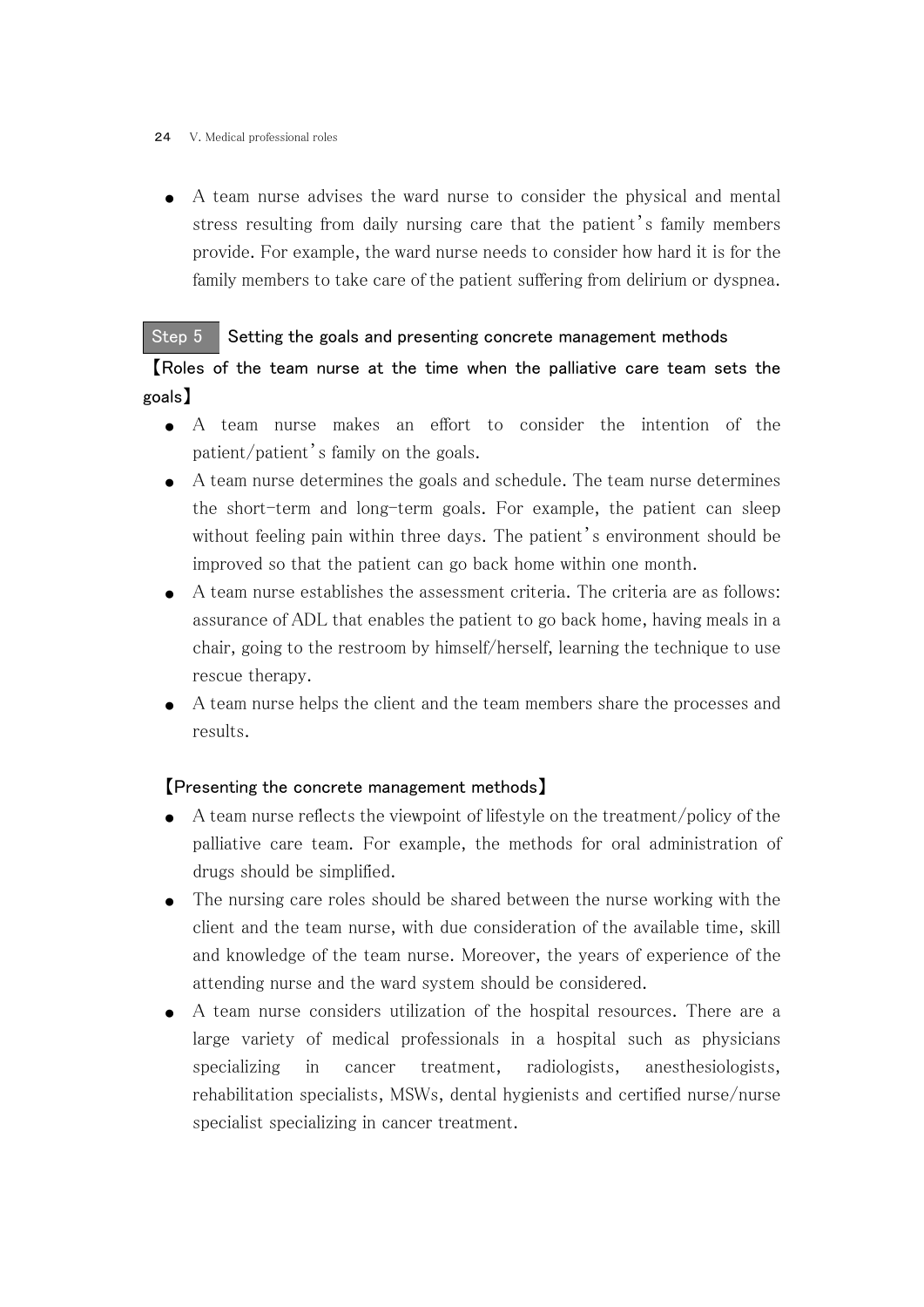#### Points

- A team nurse repeatedly confirms the request of the patient/patient's family.
- In the goal setting process, a team nurse may notice a large deviation from the actual condition. Then, the nurse presents 'sub-goals' that can be achieved in a stepwise manner.

### Step 6 Practical introduction of intervention

### 【Principles of intervention】

- A team nurse adheres strictly to the intervention level discussed in advance.
- A team nurse attempts to share not only the results but also the processes of intervention with the team physician.
- A team nurse explains the management method reported by the attending physician to the ward nurse. The team nurse clarifies the actual roles of the ward nurse and helps him/her fulfill his/her roles. For example, the team nurse explains the PCA pump and how to use it to the ward nurse.
- A team nurse checks if the client/consulter and the ward nurse can conduct the nursing care (e.g. strict management of narcotics by the client/consulter or the ward nurse) recommended by the team.
- A team nurse explains the monitoring process (e.g. details of the effect and an adverse reaction and expected timing of their appearance) needed after intervention (e.g. initiation of analgesic therapy) to the ward nurse. The team nurse should have the opportunity for discussion with the ward nurse and to determine their respective roles in advance.

# 【Preparation of the palliative care protocol (chart at the end of this document) and fulfillment of the conditions specified by the medical fee system (chart at the end of this document)】

- ① Symptom that the client complains of
- ② Orientation of treatment
- ③ Strategy of the palliative care team
- ④ Signature of the person in charge
- ⑤ Signature of the patient/patient's family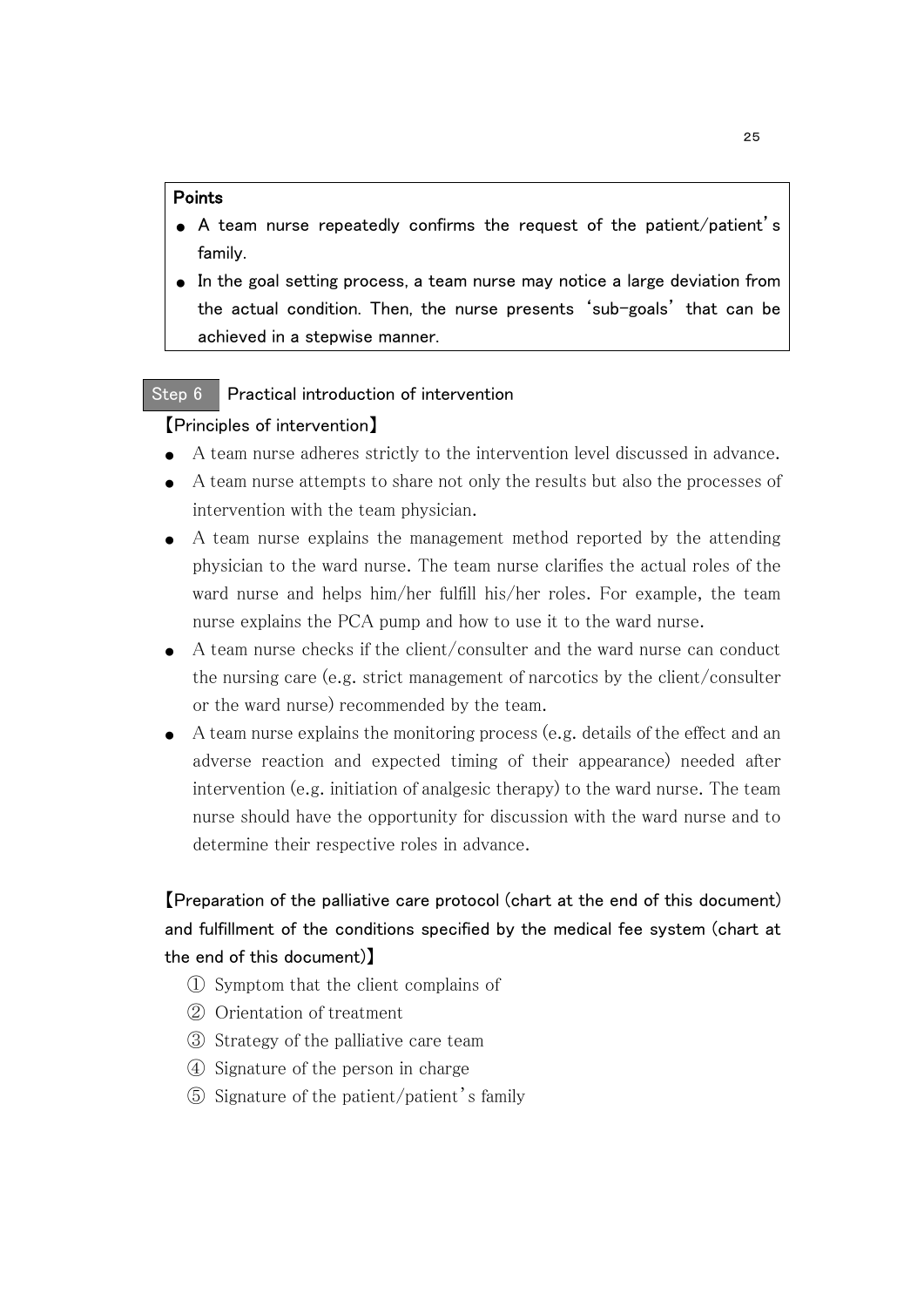#### 26 V. Medical professional roles

## 【Intervention in/support for drug therapy (A team nurse consults the palliative care team and pharmacists about their respective roles.) 】

A team nurse helps the client fulfill his/her role.

- ① A team nurse checks the patient for his/her level of understanding of drugs (negative attitude toward drug therapy), and gives him/her an explanation about drugs according to his/her level of understanding. The team nurse also explains the drugs to the patient's family as needed. The team nurse uses an explanatory document (The materials are available at the website of Japanese Society for Palliative Medicine [http://www.kanwacare.net/]).
- ② A team nurse confirms the patient's request. The team nurse asks the patient what he/she would like to do if pain is relieved.
- ③ A team nurse checks that the drug therapy allows the patient to work or perform various activities.
- ④ A team nurse checks the effect of rescue and how to use it. The team nurse also checks how the patient manages the rescue by himself/herself.
- ⑤ A team nurse adjusts drug therapy in a manner that the patient can recognize that he/she controls drug therapy by himself/herself.
- ⑥ A team nurse explains monitoring of adverse drug reactions (e.g. nausea, drowsiness, constipation) and coping measures to the patient. The team nurse also explains them to the patient's family as needed.
- ⑦ A team nurse checks not only the patient but also the patient's family for the degree of satisfaction with drug therapy. The patient's family may restrict medication.
- ⑧ A team nurse informs a pharmacist of the management method of the palliative care team and asks him/her for cooperation.
- ⑨ A team nurse discusses, with the team members and ward staff, whether the above roles  $(1)$ – $(8)$  can be shared with them or actually fulfilled.

#### Points

- ●At first, the palliative care team may play a leading role. In the course of time, however, the team encourages the client to practice recommended nursing care and provide support.
- ●The client may use a new drug. In this case, a team nurse explains to the ward nurse what the drug is used for and its effect and adverse reactions.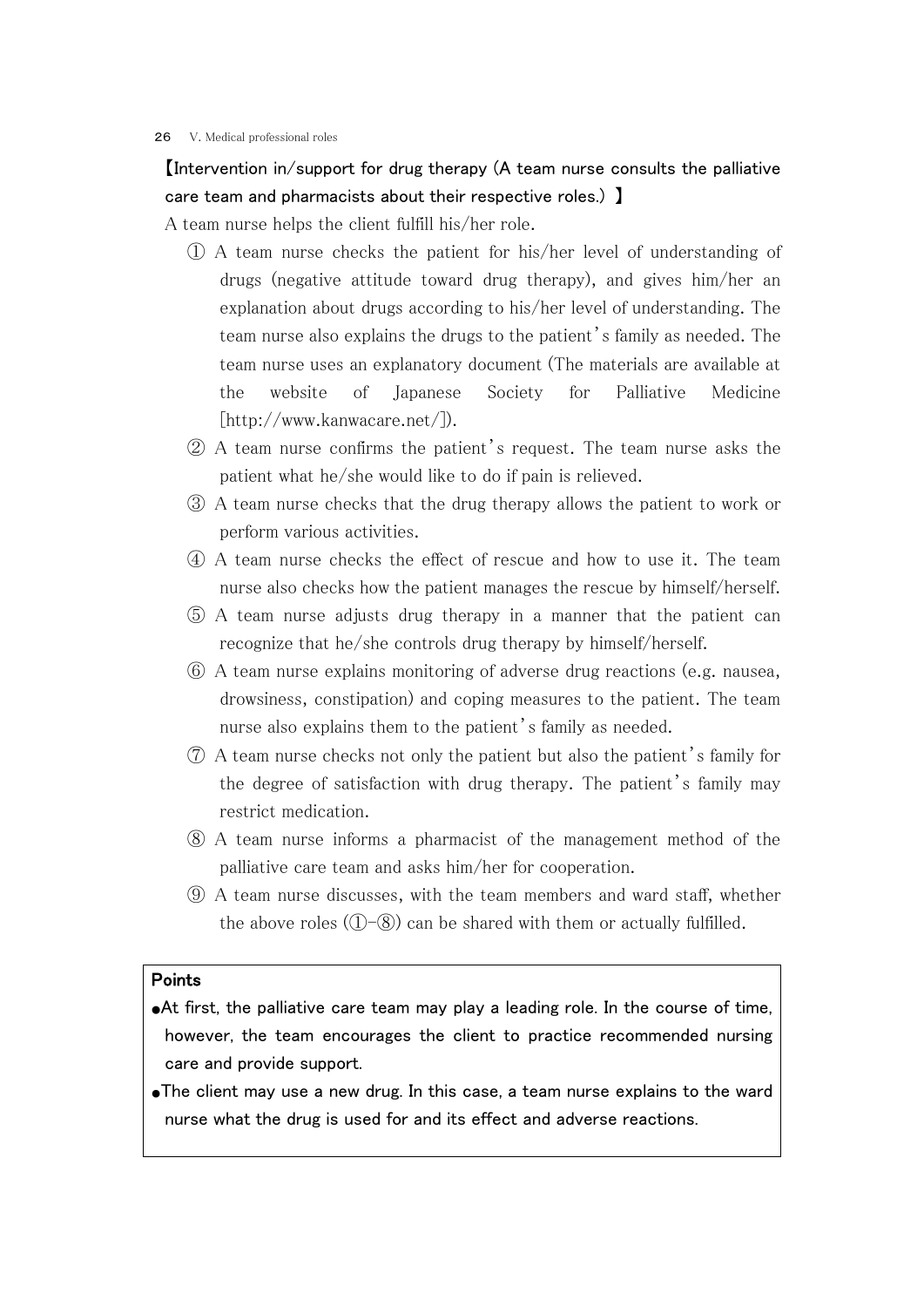#### 【Round by a team nurse】

 A team nurse conducts rounds in order to examine the patient, interview the patient's family and support the client. The team nurse examines whether the patient has any negative feeling against drug therapy, and explains how to control adverse drug reactions.

 How the team nurse conducts rounds, the schedule, frequency (rounds/week), and attendants should be determined within the palliative care team.

- A team nurse intensively examines the patient/patient's family from the viewpoint of total pain. Therefore, the team nurse should examine the patient every day if his/her condition is unstable. In consultation with those concerned, the team nurse determines rounds in consideration of the system and situation.
- A team nurse should know the busy time in each ward and arrange the opportunity for consultation depending on the situation.
- A team nurse should understand the characteristics of the ward nurse (strengths and weaknesses of the ward nurse) and provide appropriate advice, consultation and support for him/her.

## Points

- A team nurse should always take a supportive attitude towards the ward nurse.
	- ①A team nurse asks the ward nurse whether he/she has any trouble. If he/she has any trouble, the team nurse shares it with him/her.
	- ②A team nurse takes a positive approach to evaluate the nursing care, skill and knowledge of the ward nurse.
	- ③A team nurse explains the drug therapy and nursing care recommended by the palliative care team to the ward nurse. The team nurse also shows, in an easy-to-understand manner, the interpretation and results of the recommended therapy and care.
- A team nurse plays the role of coordinator for the palliative care team and the ward staff.

A team nurse checks whether there is any difference between the intentions of the attending physician, patient, ward nurse and ward manager and the intention of the team. If the team nurse finds any difference, he/she asks the team physician to adjust their intentions.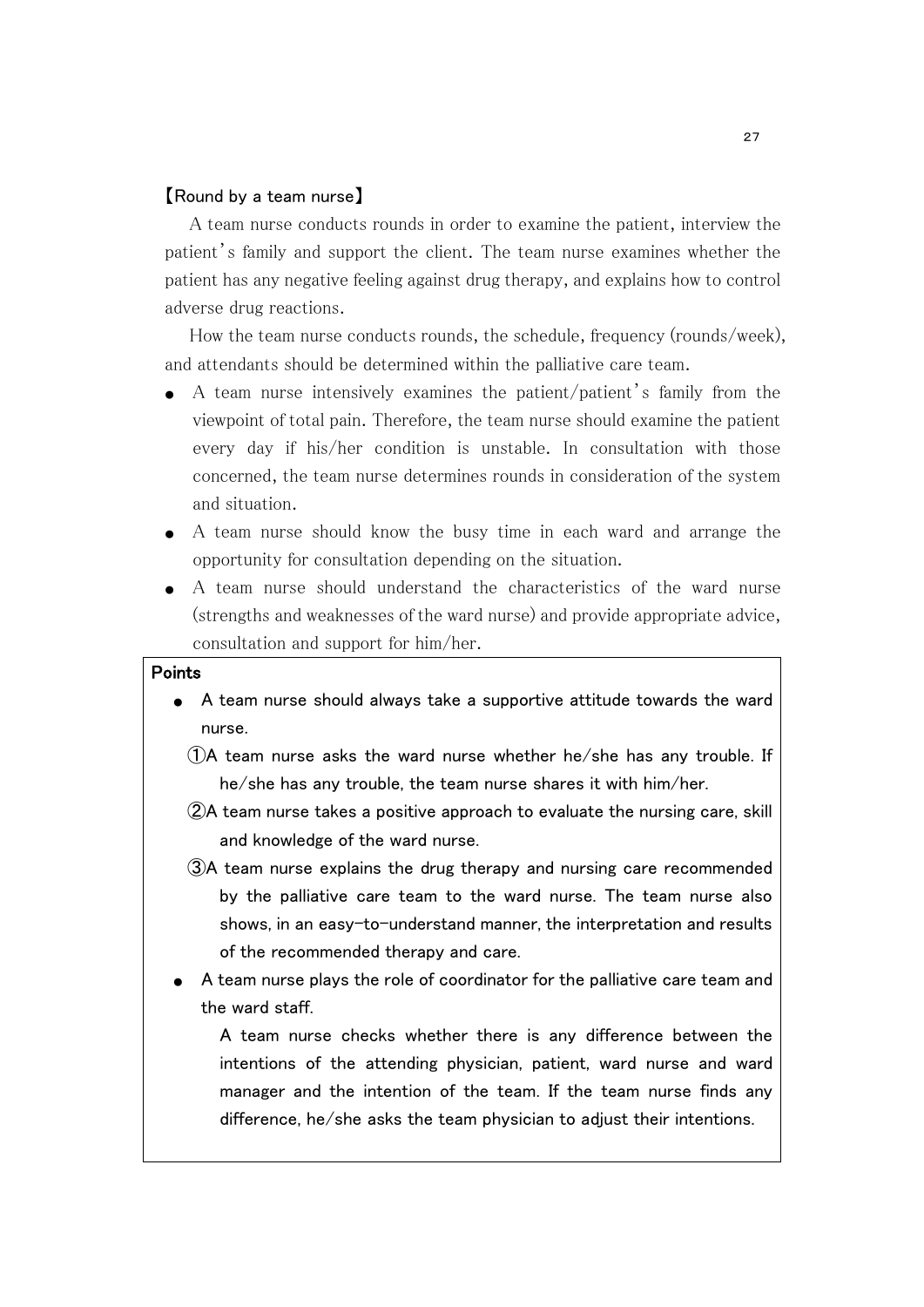# Step 7 Evaluation of intervention (monitoring of efficacy of intervention) 【Periodical evaluation】

- ①A team nurse shows the evaluation items, and observation and recording methods.
- ② A team nurse always exchanges, with the ward nurse, information about efficacy and methods for control of adverse reactions.
- ③ A team nurse discusses, with the attending physician and ward nurse, whether the treatment strategy should be changed or adjusted. The team nurse holds a team conference as needed.
- ④ A team nurse conducts assessment every day. Moreover, the team nurse regularly records progress.

# 【 Additional contents of plan and points to be considered in taking a multidisciplinary approach】

- ① For excretion, sleep, nutrition, movement and maintenance of cleanliness, a team nurse provides support on a daily basis.
- ② A team nurse asks/recommends the rehabilitation staff to provide lymphatic drainage for the patient.
- ③ A team nurse asks/recommends the dietician to check the nutrition method and menu.
- ④ A team nurse discusses whether the MSW's support is needed to alleviate the stress associated with social affairs (property, employment, utilization of social resources).

## Step 8 Completion of intervention

- ①Intervention is completed when the problem concerned is solved and the client or the patient/patient's family requests completion of intervention. The team nurse accepts completion of intervention.
- ②Intervention is completed if the patient is discharged, transferred to a different hospital or transferred to a palliative care ward.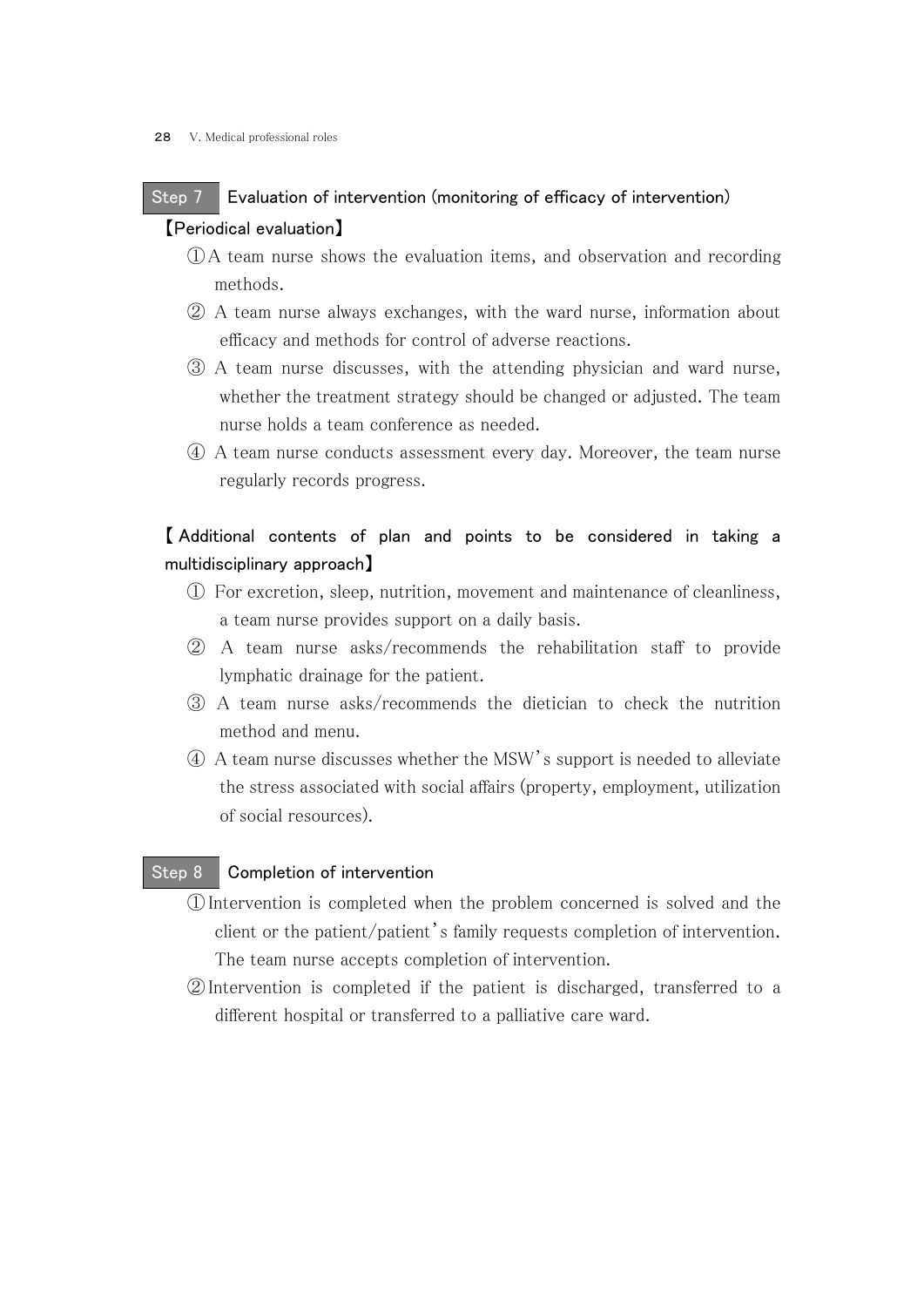#### Points

- A team nurse considers how to follow-up with the ward staff after completion of intervention. The team nurse may have a staff interview or access the electronic medical charts. The team nurse can also have contact with the ward staff by telephone.
- A team nurse considers the patient's outpatient visits and discusses, with the client, how to manage symptoms.

#### 【Supporting discharge coordination】

- ① Participation in the discharge coordination conference The palliative care team provides the information needed for home health-care for the patient/patient's family.
- ② A team nurse provides the relevant information for the home-visiting nurse and supports continuous nursing care.

## 3. Pharmacists

#### <Main roles>

 A team pharmacist is positioned as a medical professional specializing in drug therapy. The team pharmacist plays the leading role in palliative drug therapy in the department of pharmacy.

- (1) A team pharmacist assesses the patient's symptoms and the treatment plan from the pharmacological viewpoints. The team pharmacist examines the efficacy of drugs and their dosages, validity of drug therapy, adverse drug reactions, and contraindicated drugs. The team pharmacist also prepares the treatment plan. The pharmacological viewpoints include organ function, pharmacokinetics, pharmacological characteristics, drug interactions, adjustment of drug combinations/doses, and the possibility of hospital preparation, insurance coverage and cost-effectiveness.
- (2) A team pharmacist provides information about the drugs that contribute to solving problems for the client; including the attending physician and ward staff and the team members. For example, the team pharmacist explains akathisia associated with administration of antiemetics and the interaction between warfarin and oxycodone.
- (3) A team pharmacist supports the ward pharmacists (e.g. pharmacists in charge of drug administration guidance). The team pharmacist also gives them important advice.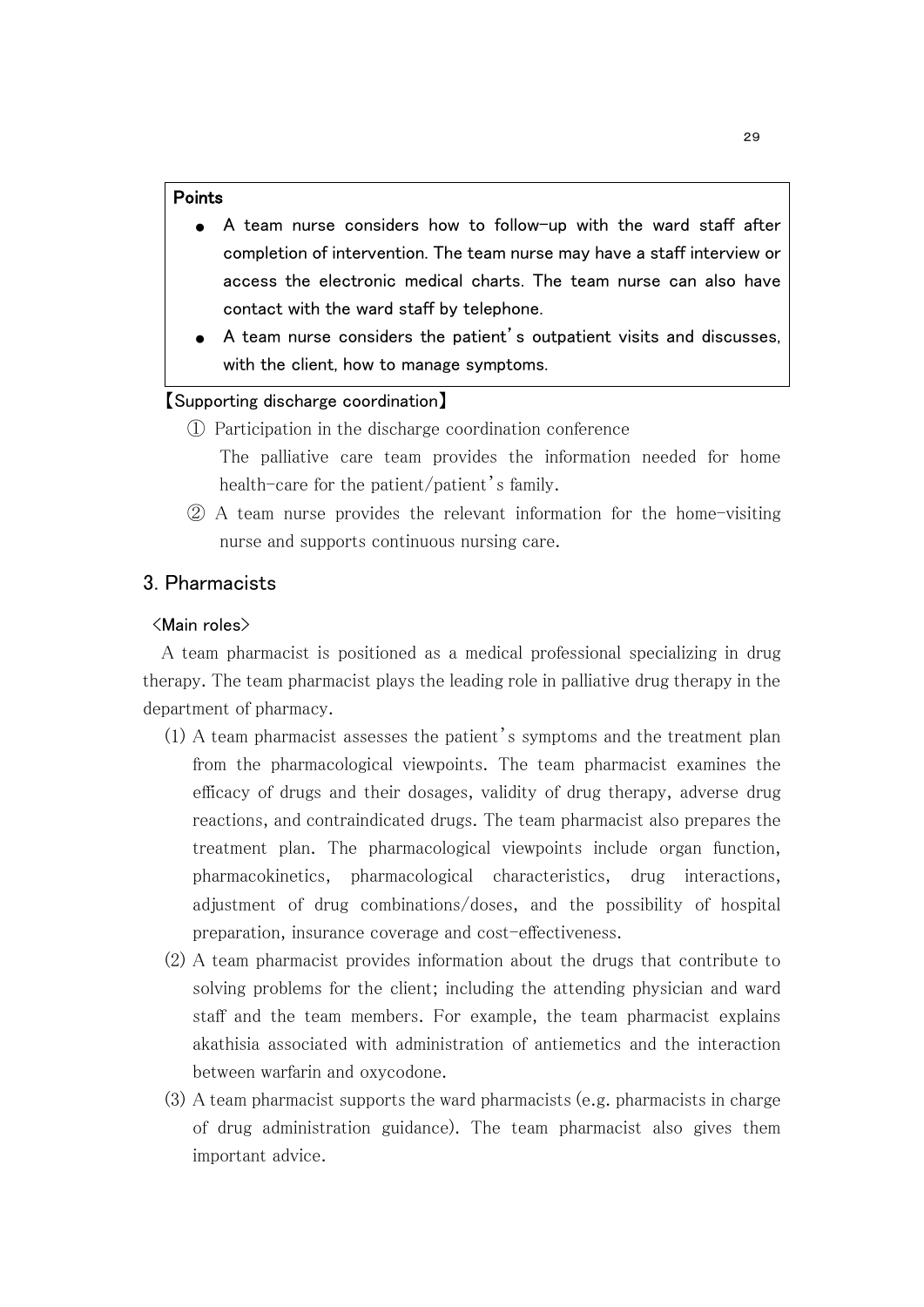- 30 V. Medical professional roles
	- (4) A team pharmacist keeps everyone in the department of pharmacy informed about the special use of drugs for palliative care. The team nurse explains how to use analgesic adjuvants and hospital preparations.

#### ■ Participation in the problem-solving process

- ① A team pharmacist assesses the causes of physical and psychiatric symptoms. The team pharmacist examines whether the problematic symptom is induced by any drugs or develops as a drug interaction.
- ② A team pharmacist collects the data needed for pharmacological assessment (laboratory results, past history, contraindicated drugs, history of drug use, history of adverse drug reactions, history of treatment) by himself/herself, and minimizes the risks associated with drug therapy. For example, the team pharmacist monitors the renal function after administration of zoledronic acid and the blood glucose level after administration of olanzapine.
- ③ A team pharmacist informs the attending physician and attending nurse of warnings, points requiring careful monitoring (e.g. respiratory rate at the time of achievement of peak effect after opioid rescue medication), and coping measures. The team pharmacist also advises the ward pharmacist to explain drug therapy to the patient and his/her family. The team pharmacist may directly explain drug therapy to them as needed.
- ④ A team pharmacist collects information from the assessment, conference and rounds of the palliative care team, and provides the information to the ward pharmacist.

#### ■ Improvement of palliative drug therapy in the hospital

- ① A team pharmacist prepares the supplementary tools such as opioid conversion table, analgesic treatment manual, and explanatory leaflets for patients.
- ② A team pharmacist provides information about palliative drug therapy in the study meetings. Moreover, the team pharmacist provides the knowledge needed for palliative drug therapy for other pharmacists, and explains the important points of intervention. In this manner, the team pharmacist instructs them and gives them practical advice.

#### $\langle$  Rules to be followed by a concurrently serving pharmacist $\rangle$

 A concurrently serving pharmacist should clarify his/her contact information. (Use of PHS is recommended.)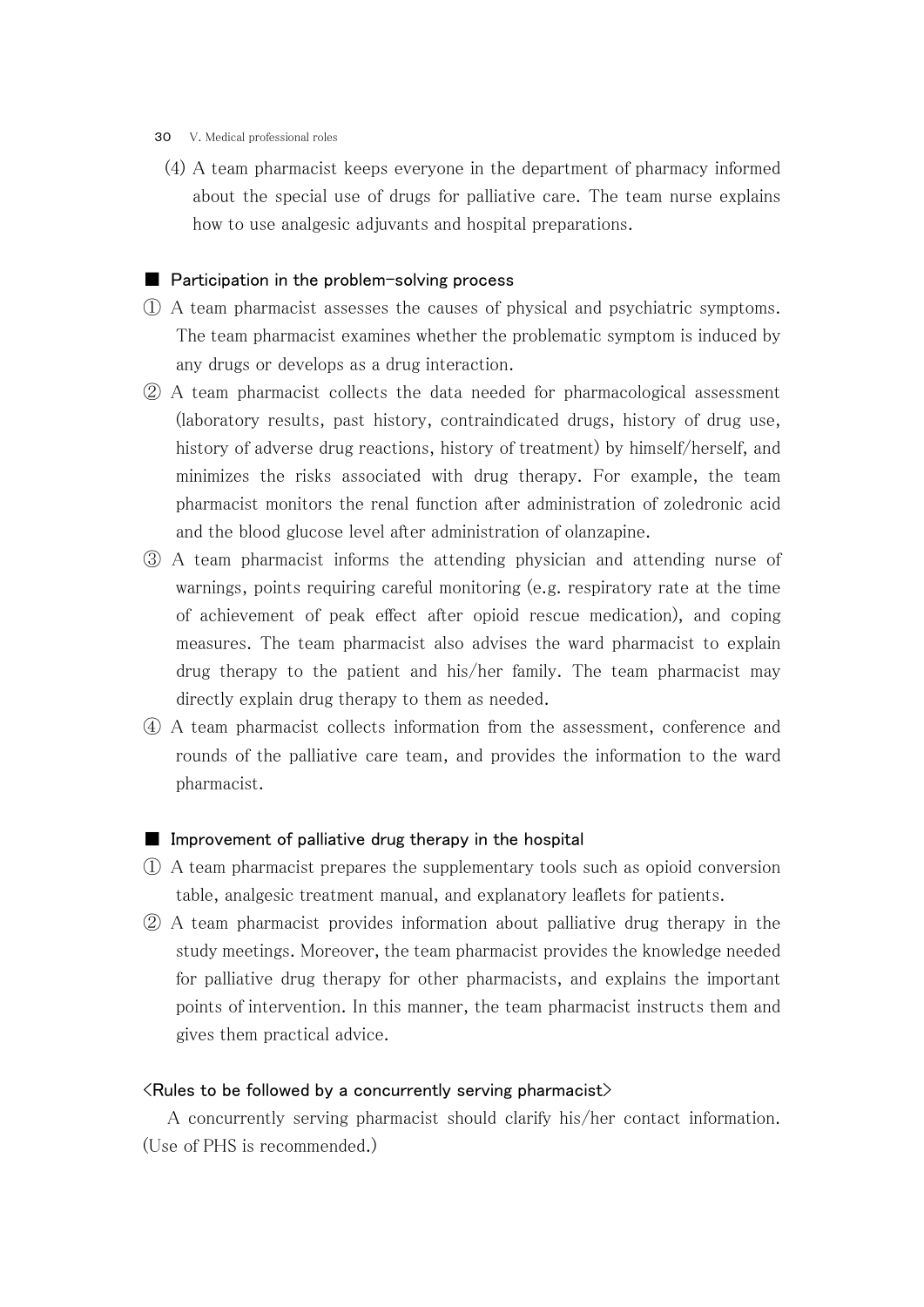- (1) It is the responsibility of a concurrently serving pharmacist to respond to inquiries as soon as possible. The pharmacist should take a collaborative approach with the drug information specialist and the ward pharmacist.
- (2) A concurrently serving pharmacist should clarify his/her emergency contact information (e.g. emergency telephone number). In this manner, the team members can get in touch with the pharmacist even if he/she is busy or absent.
- (3) A concurrently serving pharmacist may receive a direct inquiry about a user of intervention. In this case, the pharmacist shares the details of the inquiry with the team members.

#### <Warnings and coping measures>

(1) A team pharmacist often examines the patient's symptoms only from the aspect of drugs.

 Not only adverse reactions and interactions but also electrolyte abnormality and organic problems may be involved in development of problematic symptoms. Therefore, a team pharmacist should consider measures for alleviation of symptoms other than drug therapy (e.g. surgery, radiation therapy, nerve block, mental care, alternative therapy).

- (2) If a team pharmacist directly gives drug administration guidance, the ward pharmacist may have no role to play. The team pharmacist should take an educational approach, encourage the ward pharmacist to acquire the relevant knowledge and skill needed for drug administration guidance, and demonstrate a good example of drug administration guidance.
- (3) A team pharmacist handles only the drugs that the client requested. The team pharmacist provides the information about anticancer drug therapy and overall drug therapy as well as the information about palliative drug therapy using narcotics for medical use.
- (4) If a team pharmacist directly asks the attending physician a question about drug therapy (e.g. lack of prescription of laxatives), the attending physician may feel uncomfortable with the palliative care team.

The team pharmacist should discuss with the team physician first and then ask the attending physician the question.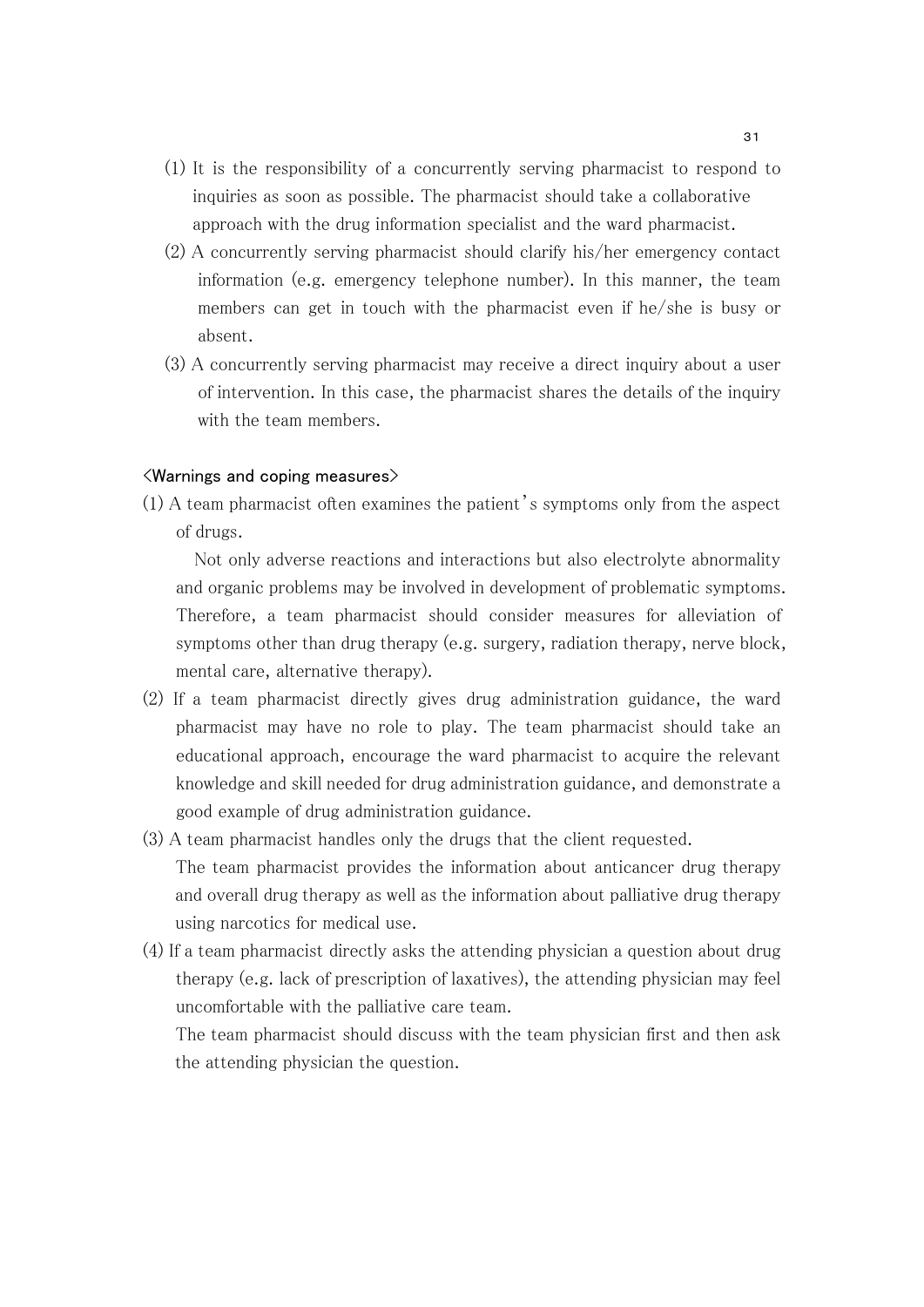## 4. Medical social worker (MSW)

#### <Main roles>

 A medical social worker (MSW) attempts to solve the patient's or his/her family's psychosocial problems (e.g. anxiety about recuperation, health-care expenses) by providing consultation/support for them. A MSW provides relevant information and helps them make a decision.

#### $\blacksquare$  How to support the patient and his/her family

- In principle, a team MSW takes care of a patient/patient's family only when the palliative care team members ask him/her for help. In the case conference organized by the palliative care team, the MSW provides relevant information from his/her viewpoint based on his/her experience as an MSW.
- The patient, his/her family, the attending physician or ward nurse may directly ask a team MSW or the consultation office to provide support. In this case, the MSW consults the attending physician about the necessity for intervention by the palliative care team.

#### ■ Relationship between an MSW and ward staff

- A team MSW collects the relevant information and obtains the results of decision making. Then, the MSW discusses and shares the information and results with the team members then notifies the attending physician and ward nurse of them. For example, the patient or his/her family decides that the patient will spend the final days of life at home or will be transferred to hospice.
- If any ward MSW or attending MSW takes care of the patient, the team MSW serves as a consultant and provides the information he/she obtained for the attending MSW.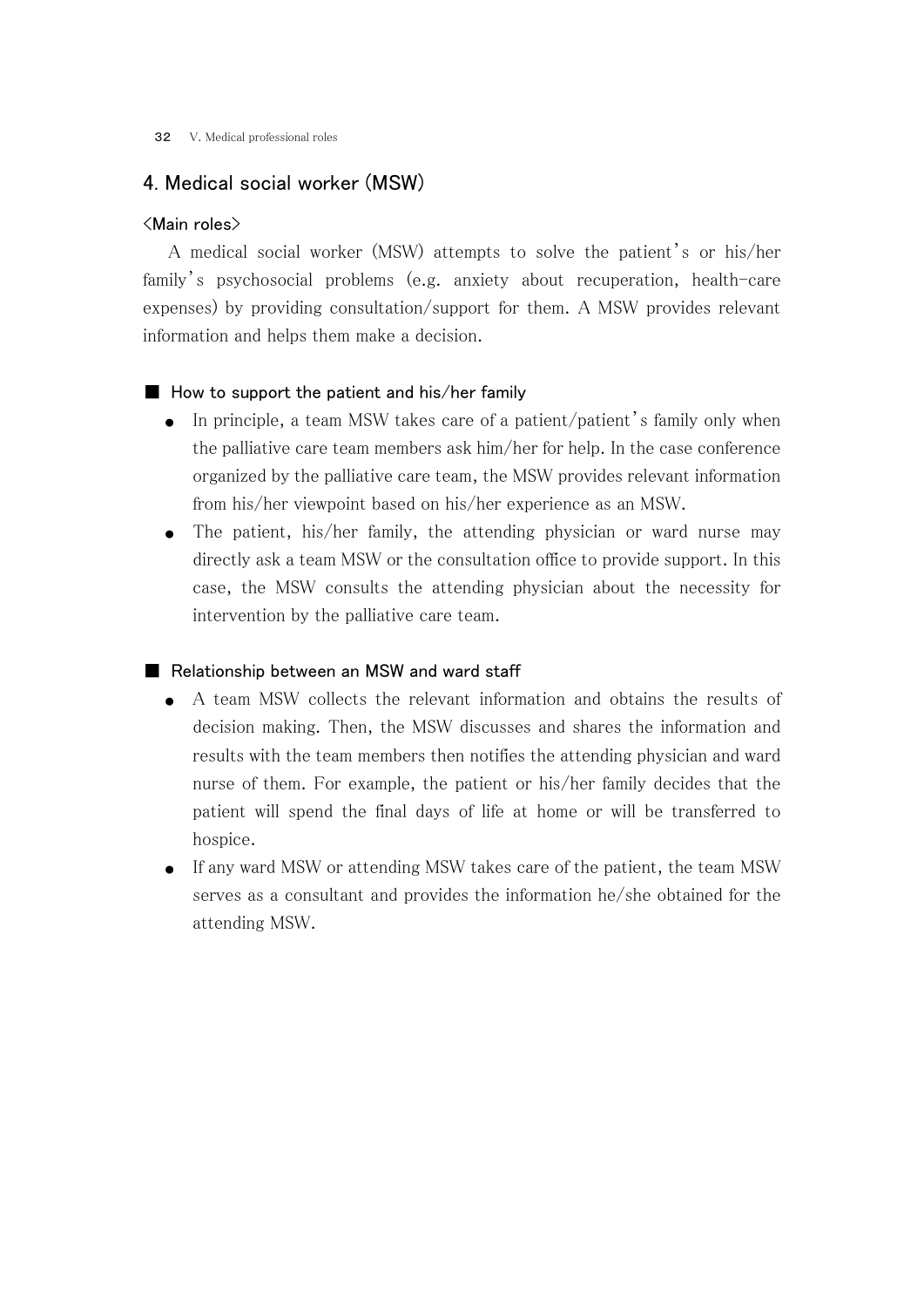#### $\langle$  List of problems requiring support $\rangle$

- $\square$  Financial problems (e.g. health-care expenses, property, pension, adult guardianship)
- $\Box$  Conflict between family members
- $\Box$  Patient's anxiety and mental stress
- $\square$  Employment problem (e.g. change in employment pattern)
- $\square$  Educational problem (e.g. temporary leave from school, return to school, transfer to another school)
- $\square$  Social resources needed for visiting some places or staying out overnight (e.g. nursing care taxi, support by helpers)
- $\square$  Support for selecting the facilities for the patients requiring nursing care (e.g. staying at home, hospice, or other facilities)
- $\Box$  Cooperation with the organizations concerned (e.g. home-visit nursing station, clinic, operation center) after determination of discharge
- $\square$  Problem of nursing care (e.g. application for the nursing care insurance payments, outsourcing of nursing care service, procurement of welfare equipment)
- $\square$  Procedures to be completed after death (particularly important for a single patient) (e.g. disposal of household goods, funeral)
- $\Box$  Uncompleted procedures [e.g. inheritance, will/body donation/organ donation, property division (notary public office)]

 If a team MSW examines the checklist and finds any problems such as stress associated with physical symptoms, anxiety, disagreement among family members and financial problems, the MSW shares them with the palliative care team members and notifies the attending physician and ward staff of the problems.

#### <Warnings>

 A client may directly visit a team MSW for consultation or the team MSW may find new problems. If the team MSW does not share the information obtained with the palliative care team, this may cause confusion among the palliative care team, patient, patient's family and ward staff.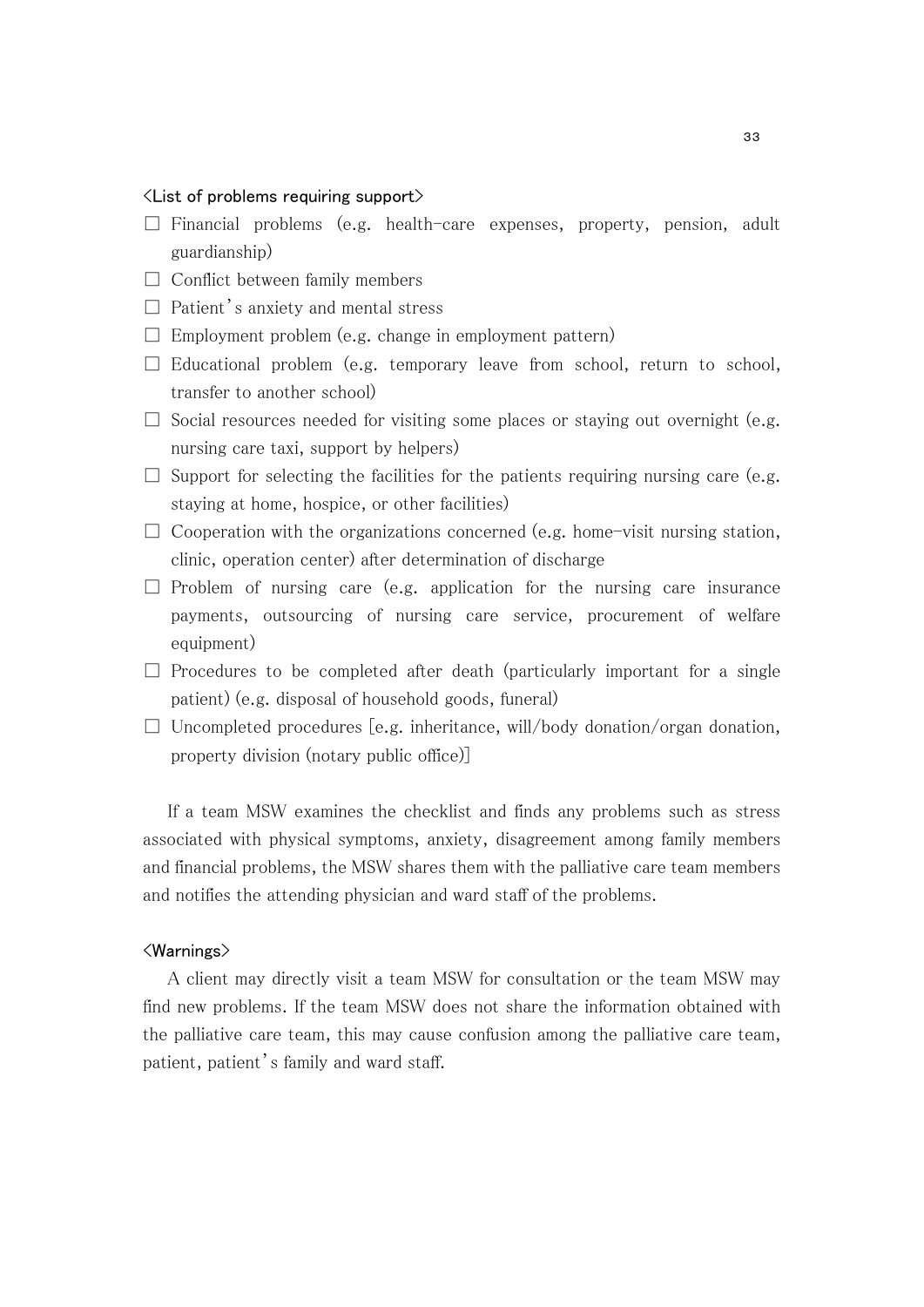34 V. Medical professional roles

## 5. Rehabilitation

#### <Concept of rehabilitation in the field of palliative medicine>

 The Latin origins of 'rehabilitate' mean 'to bring back into former condition.' In the palliative care field, rehabilitation should be regarded as care based not only on muscle training but also on the concept of restoration of impaired activities of daily living (ADL) or prevention of further loss of ADL

 National qualifications as rehabilitation specialists include occupational therapist, physical therapist and speech therapist.

#### <Main roles>

- (1) A team therapist improves QOL that deteriorated by ADL impairment.
	- A team therapist provides lifestyle guidance serving for pain relief (e.g. postural change, movement, walking, excretion, dressing, eating). The team therapist also helps the patient take a bath.
- (2) Even if introduction of rehabilitation does not contribute to improvement of ADL, this intervention may relieve psychosocial pain or spiritual stress. A team therapist regularly visits the patient and spends some time with him/her. By continuously taking this approach, the therapist can contribute to the alleviation of the patient's mental stress, and the patient may have feelings of 'being abandoned' less frequently.
- (3) A team therapist explains the 'details of palliative rehabilitation (significance of palliative rehabilitation)' and provides relevant information for the palliative care team and ward staff in conferences and study meetings.

#### <Concrete work contents>

- (1) Practical instruction for patients
	- ① Direct instruction (e.g. walking with a cane or a walker, standing up easily from the bed or sitting down smoothly on the bed, transferring to a wheelchair in the case of paraplegia, prevention of disuse syndrome using the slope)
	- ② Indirect instruction (e.g. instructing the attending nurse or the patient's family how to support the patient using the above techniques)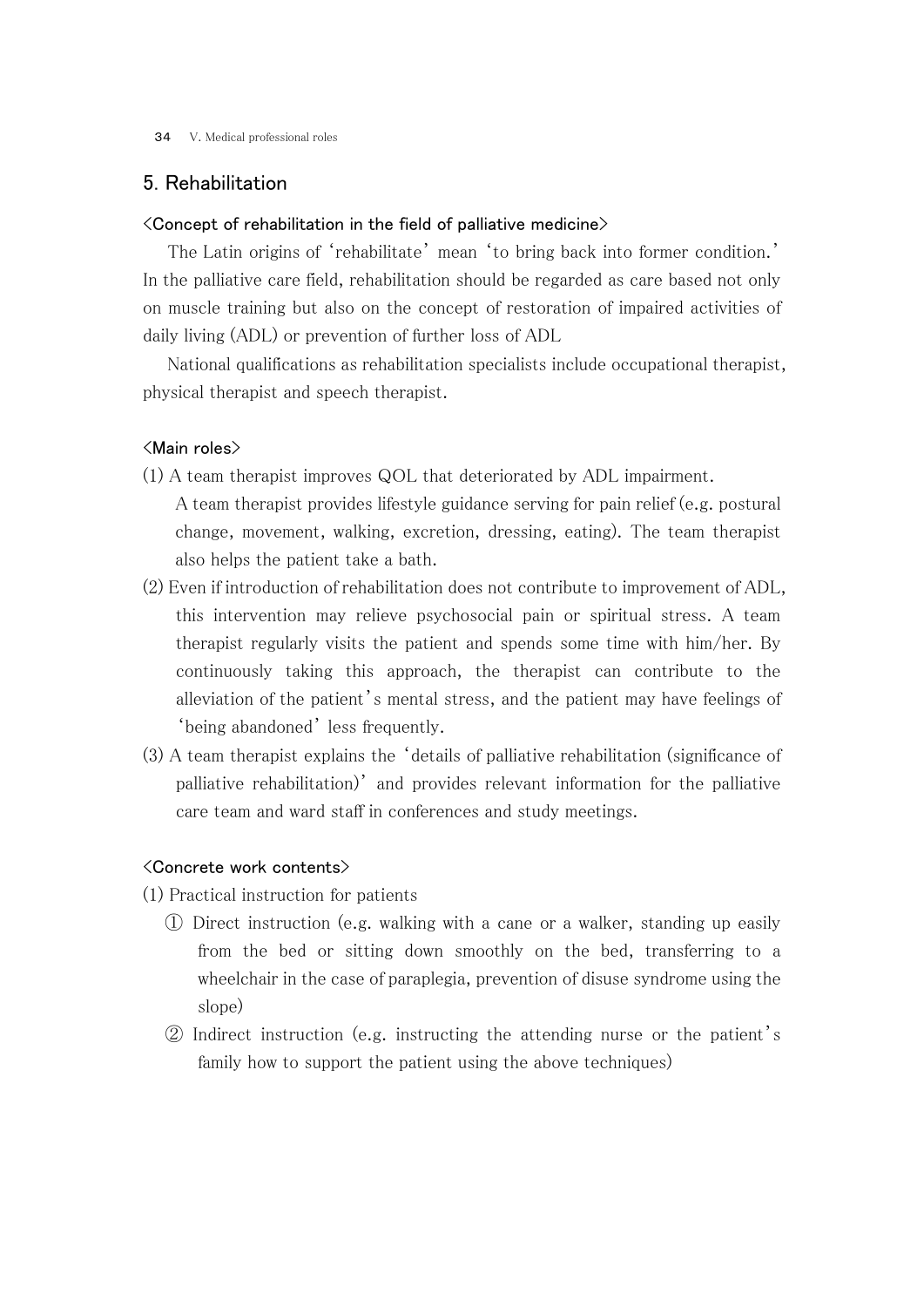(2) Setting the goals according to the symptoms

 A team therapist collects information about the patient's ADL from the team physician and team nurse and his/her examination results and predicts the prognoses for ADL.

 The team therapist predicts the prognoses for ADL in the following three stages: functional recovery stage, functional support stage and functional deterioration stage. The predicted prognosis should be positioned as the goal of the palliative care team in each stage and shared with other team members.

- ① Functional recovery stage: the therapist promotes concomitant improvement of ADL and QOL
- ② Functional support stage: the therapist promotes maintenance of ADL and QOL
- ③ Functional deterioration stage: the therapist attempts to improve QOL although decline in ADL can not be prevented

(3) Providing mental support through palliative rehabilitation

A team therapist promotes supportive rehabilitation so that the patient/patient's family can still have fun and the patient can maintain his/her will to live. The team therapist promotes communication with them through conversation and touching.

(4) Maintaining ADL and preventing decline in ADL (so called conservative rehabilitation)

 If a patient is confined to bed and his/her ADL can not be improved, a team therapist provides rehabilitation to maintain his/her QOL. Aiming to maintain remaining abilities (e.g. roll-over, movement of hands and feet), the team therapist prevents progress of disuse syndrome.

(5) Rehabilitation for elimination of pain

 To the patient, a team therapist explains how to move himself/herself without enhancing pain and proposes some goals (e.g. sitting on the bed, standing up and going to a restroom). The team therapist also instructs his/her family member (care-giver) how to move him/her without causing excessive pain and how to assist him/her. The team therapist provides the health-care professionals, patient and his/her family with the information about risk management from the viewpoint of rehabilitation (e.g. how to prevent the patient from falling or suffering severe pain).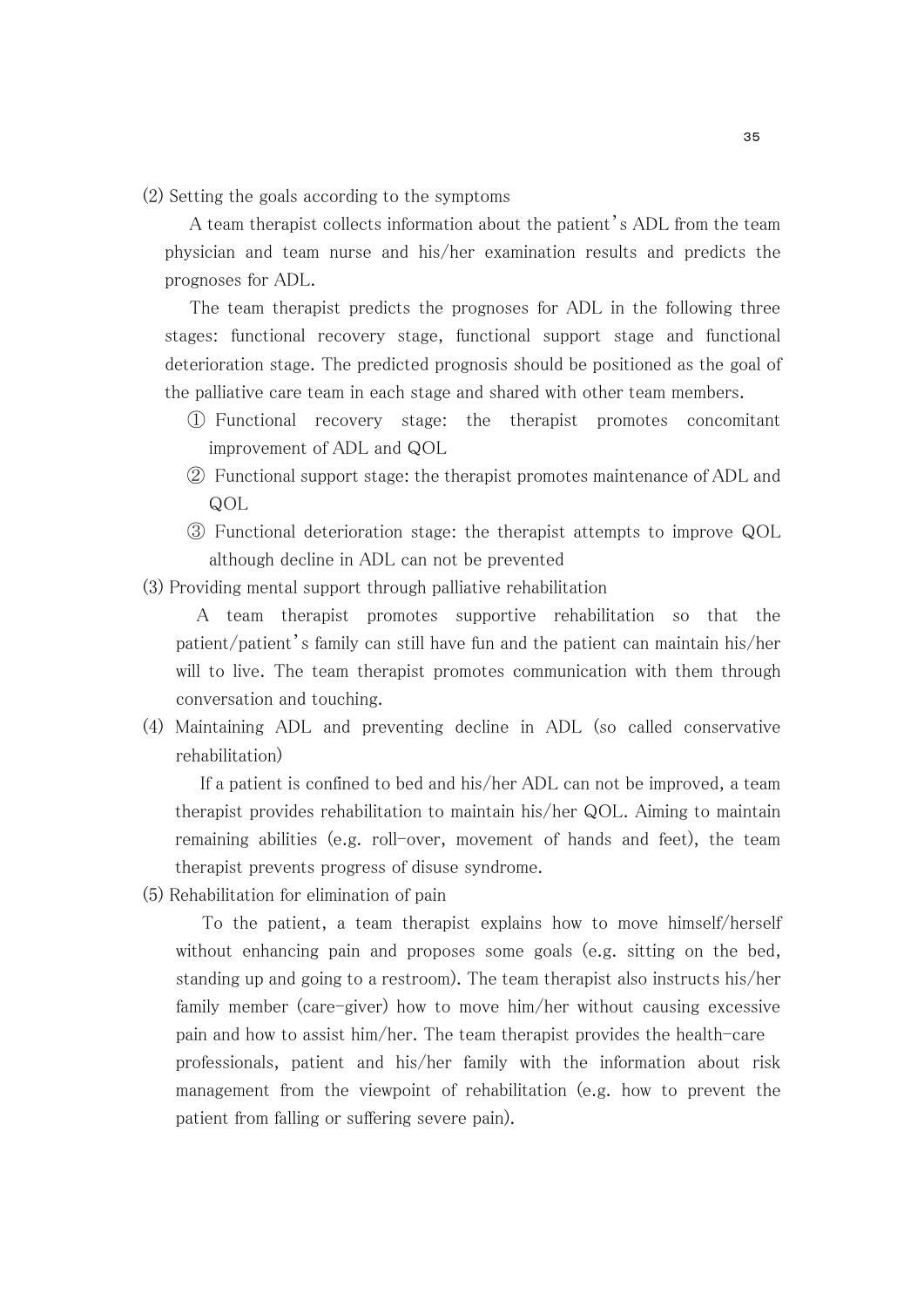(6) Rehabilitation for patients with motor paralysis

 Some patients suffer from impaired movement such as paraplegia due to spinal metastasis. A team therapist shows these patients how to move from the bed and toilet seat to the wheel chair in a horizontal manner.<sup>5), 6)</sup> This instruction serves for reduction of the burden on the patient/patient's family member (care-giver). For example, the therapist instructs them how to use a slider board.

#### (7) Improvement of living environment

- A team therapist can improve the patient's basic ADL (e.g. walking, excretion, bathing). For example, the therapist contributes to improvement of QOL of the patient/patient's family by changing their living environment (recommendation of use of welfare equipment and self-help equipment). The therapist does not necessarily aim to improve patient's ability.
- A patient may leave the hospital to receive home-based nursing care. In this case, a team therapist should obtain the layout and pictures of the patient's house or visit there in advance. The therapist examines the information obtained and gives the patient/patient's family the professional advice that enables reduction of their burden (e.g. fixing a rail or a slope, assurance of the space for movement of a wheelchair and appropriate arrangement of a bed).
- (8) Prevention of accidental fall/fracture

 The patient may break his/her loaded bone (e.g. spine, femur) during movement. The patient may also fall after feeling light headed because of various reasons [e.g. lower-extremity muscle weakness, edema, drug therapies (opioid, hypnotics)]. The therapist should recommend the measures to prevent these accidents or explain that they can be predicted. For example, the therapist recommends that the patient use a walker or that the patient's family can improve the living environment.

(9) Efficacy of reduction of social stress by introduction of rehabilitation

 If a therapist visits a patient regularly and provides rehabilitation for him/her for some time (regular rehabilitation method) (some patients can go to the rehabilitation center), this approach is likely to reduce social stress, a part of patient's holistic stress.<sup>7), 8)</sup> A team therapist needs to consult the palliative care team and ward staff about the indications. This is an approach that should be more widely disseminated so that more people understand its efficacy.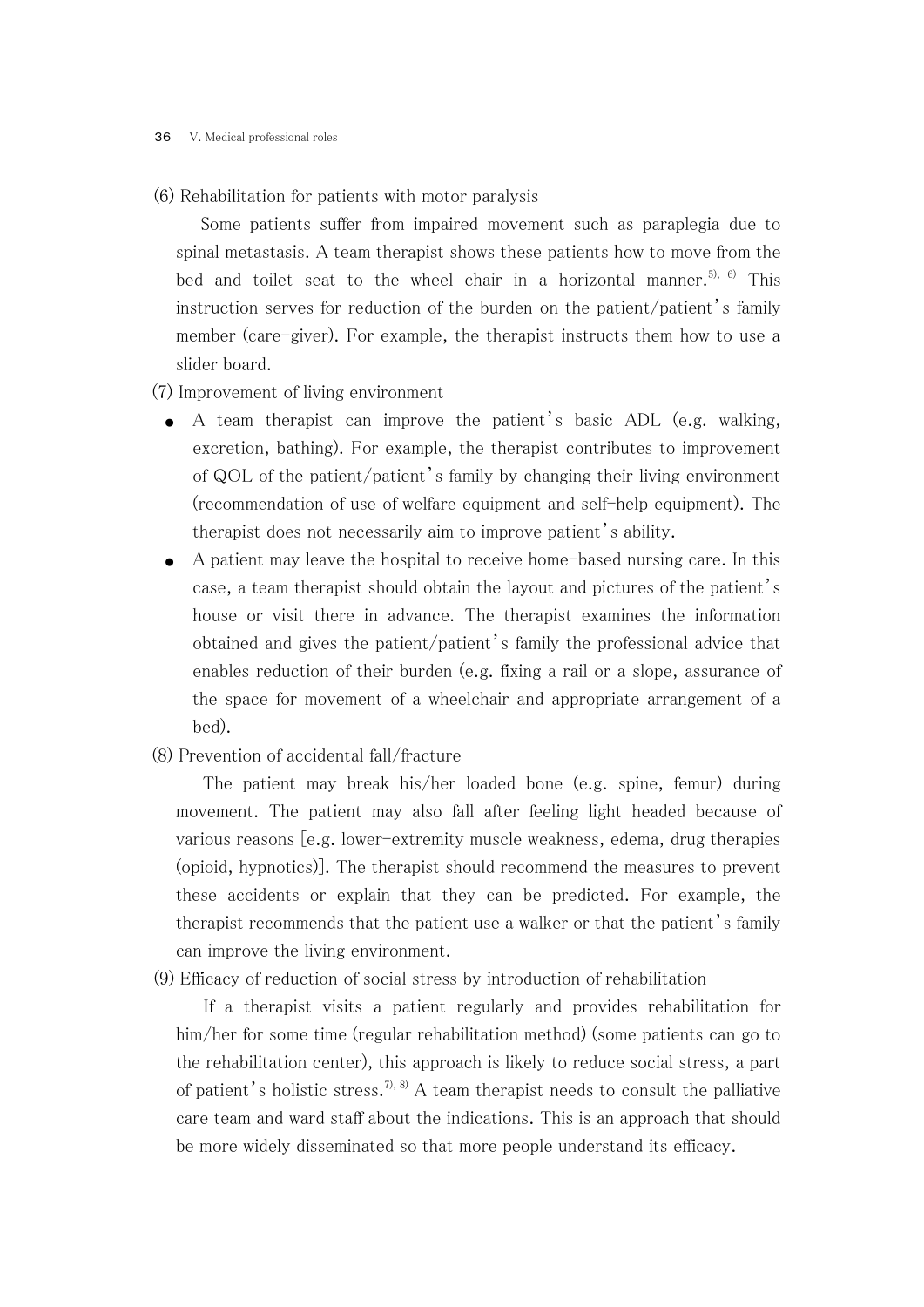#### <Skill upgrading>

 For skill upgrading, a team therapist needs the basic knowledge of oncology. Currently, there is no systematic cancer rehabilitation education program in Japan. The therapist can obtain necessary knowledge from the academic books or use the e-learning course provided by Japan Society of Clinical Oncology [http://www.cael.jp/]. The therapist can introduce the manipulations in different rehabilitation fields (e.g. orthopedic rehabilitation, rehabilitation for stroke, respiratory rehabilitation) to learn more about rehabilitation techniques.

#### <Warnings>

- (1) Patients/their families and medical care providers often associate training with 'rehabilitation.' Therefore, rehabilitation has not been disseminated widely. Team therapists are expected to apply rehabilitation as a means to bring about comfortable feelings (e.g. massage, postural change, passive movement).
- (2) Team therapists may overlook acute pain or aggravation of paralysis (e.g. development of paraplegia due to spinal metastasis or compression fracture). They should prevent new injuries by immediately reporting the changes to the ward staff and team members.
- (3) Patients may ask team therapists difficult questions. For example, 'If I can regain my strength through rehabilitation, can I receive cancer treatment again?' They may also make difficult requests. Then, team therapists may give them inappropriate answers. For example, to the above question they might say, 'Yes, you can.'

 There may be a gap between reality and expectation. This gap should not always be filled. The patient's questions and requests are his/her natural reactions. A therapist should not deny his/her expectation but should show sympathy with his/her feeling. For example, a therapist can say, 'It is natural to think so.' The therapist should thank the patient for expressing his/her feeling and promise that his/her feeling will be shared for further discussion among the palliative care team members and attending physician.